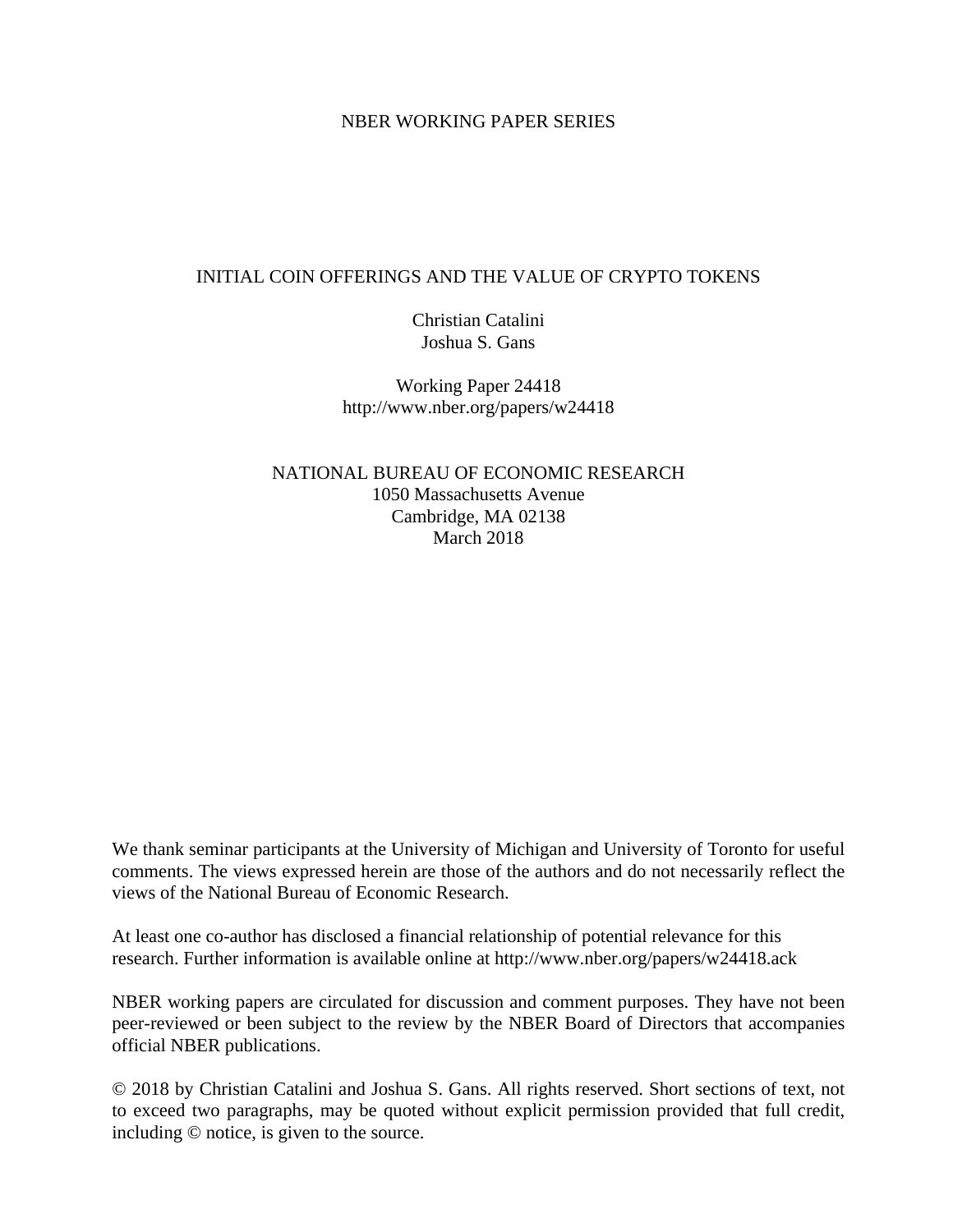Initial Coin Offerings and the Value of Crypto Tokens Christian Catalini and Joshua S. Gans NBER Working Paper No. 24418 March 2018 JEL No. E42,L12,L26

#### **ABSTRACT**

This paper explores how entrepreneurs can use initial coin offerings — whereby they issue crypto tokens and commit to accept only those tokens as payment for their products — to fund venture start-up costs. We show that the ICO mechanism allows entrepreneurs to generate buyer competition for the token, giving it value. We find that venture returns are independent of any committed growth in the supply of tokens over time, but that initial funds raised are maximized by setting that growth to zero to encourage saving by early participants. Nonetheless, since token value depends on a single period of demand, their ability to raise funds is more limited than traditional equity finance. A lack of commitment in monetary policy does, however, undermine saving, and therefore the cost of using tokens to fund start-up costs is inflexibility in future capital raises. Crypto tokens can also facilitate coordination among stakeholders within digital ecosystems when network effects are present.

Christian Catalini MIT Sloan School of Management 100 Main Street, E62-480 Cambridge, MA 02142 and NBER catalini@mit.edu

Joshua S. Gans Rotman School of Management University of Toronto 105 St. George Street Toronto ON M5S 3E6 CANADA and NBER joshua.gans@gmail.com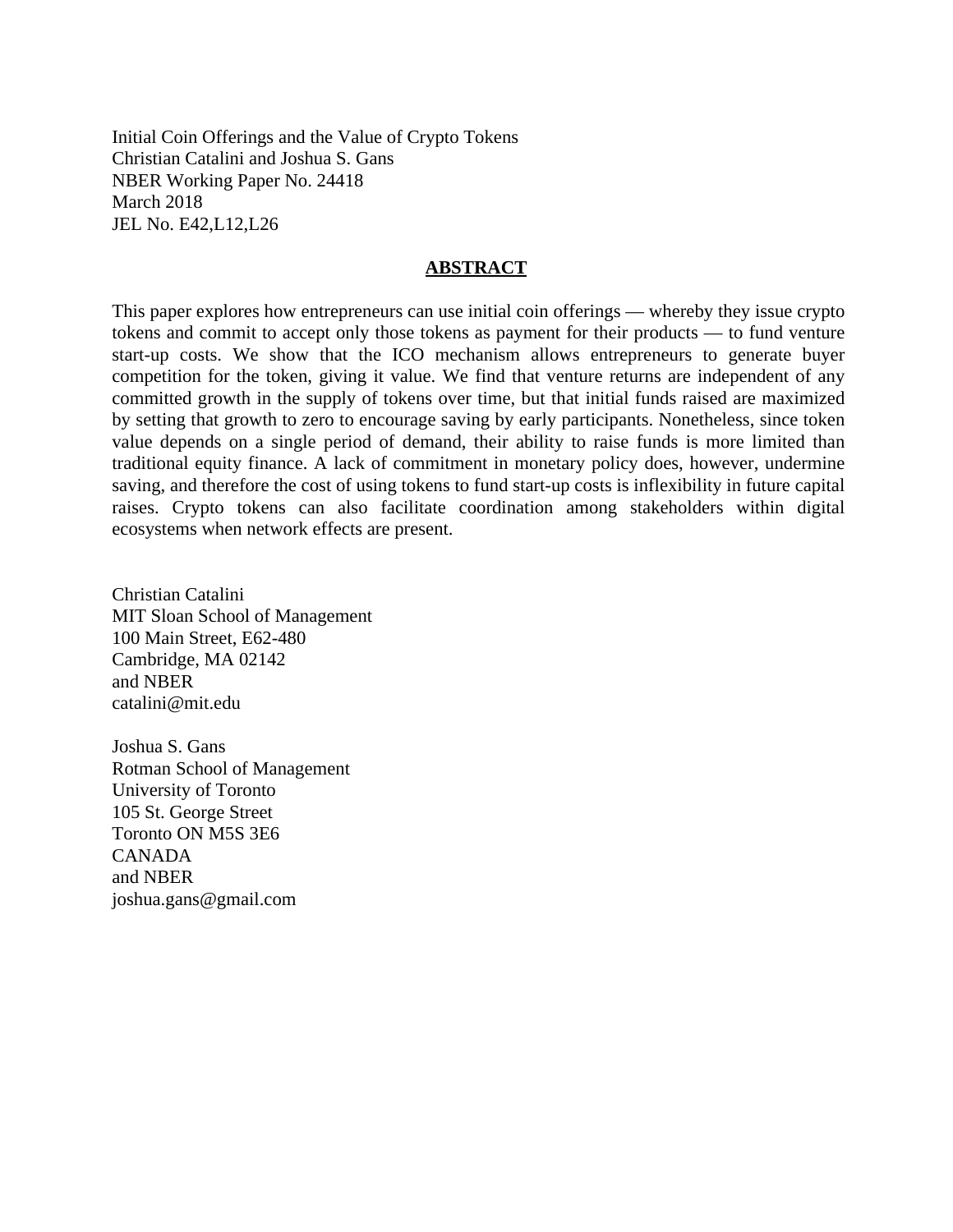## **1. Introduction**

<span id="page-2-3"></span><span id="page-2-2"></span>Initial coin offerings (ICOs) have emerged as a novel mechanism for financing entrepreneurial ventures. Through an ICO, a venture offers a stock of specialized crypto tokens for sale with the promise that those tokens will operate as the medium of exchange when accessing the venture's products. The sale of tokens provides capital to fund initial development, although no commitment is made as to the price of future products (in tokens or otherwise)[.2](#page-2-0) Since 2017, blockchain startups have raised over \$7B through initial coin offerings<sup>3</sup> compared to \$1B through traditional venture capital flowing into the space (Catalini et al., 2017). Approximately one third of all ICO funding went to US-based teams, and more than 200 ICOs raised above \$10M. Among recent offerings, Tezos raised \$232M for developing a smart contracts and decentralized governance platform; Filecoin \$205M from over 2,100 accredited investors to deploy a decentralized file storage network; Kin \$98M to build a decentralized social network and communication platform; Blockstack \$52M towards a decentralized browser, identity and application ecosystem; BAT \$35M to develop a blockchain-based digital advertising ecosystem.

While the idea of issuing firm-specific tokens dates back to de Bono (1994), the recent spike in activity follows the invention of Bitcoin by Nakamoto (2008), and the development of cryptocurrencies with additional programming capability such as Ethereum. Using these platforms, a venture can fund its development with extremely low frictions through the issuance

<span id="page-2-0"></span><sup>&</sup>lt;sup>[2](#page-2-2)</sup> In this respect, token sales have a pre-sale aspect similar to crowdfunding, but differ in that there is no pre-sale price commitment to token holders (cf: Agrawal, Catalini and Goldfarb, 2013).

<span id="page-2-1"></span><sup>&</sup>lt;sup>[3](#page-2-3)</sup> To place this number into perspective, crowdfunding platform Kickstarter, over the course of 9 years, allocated a total of \$3.5B to entrepreneurial and artistic projects. Equity crowdfunding platform AngelList, through its syndicated model, facilitated approximately \$700M in online, early stage equity investments since 2013.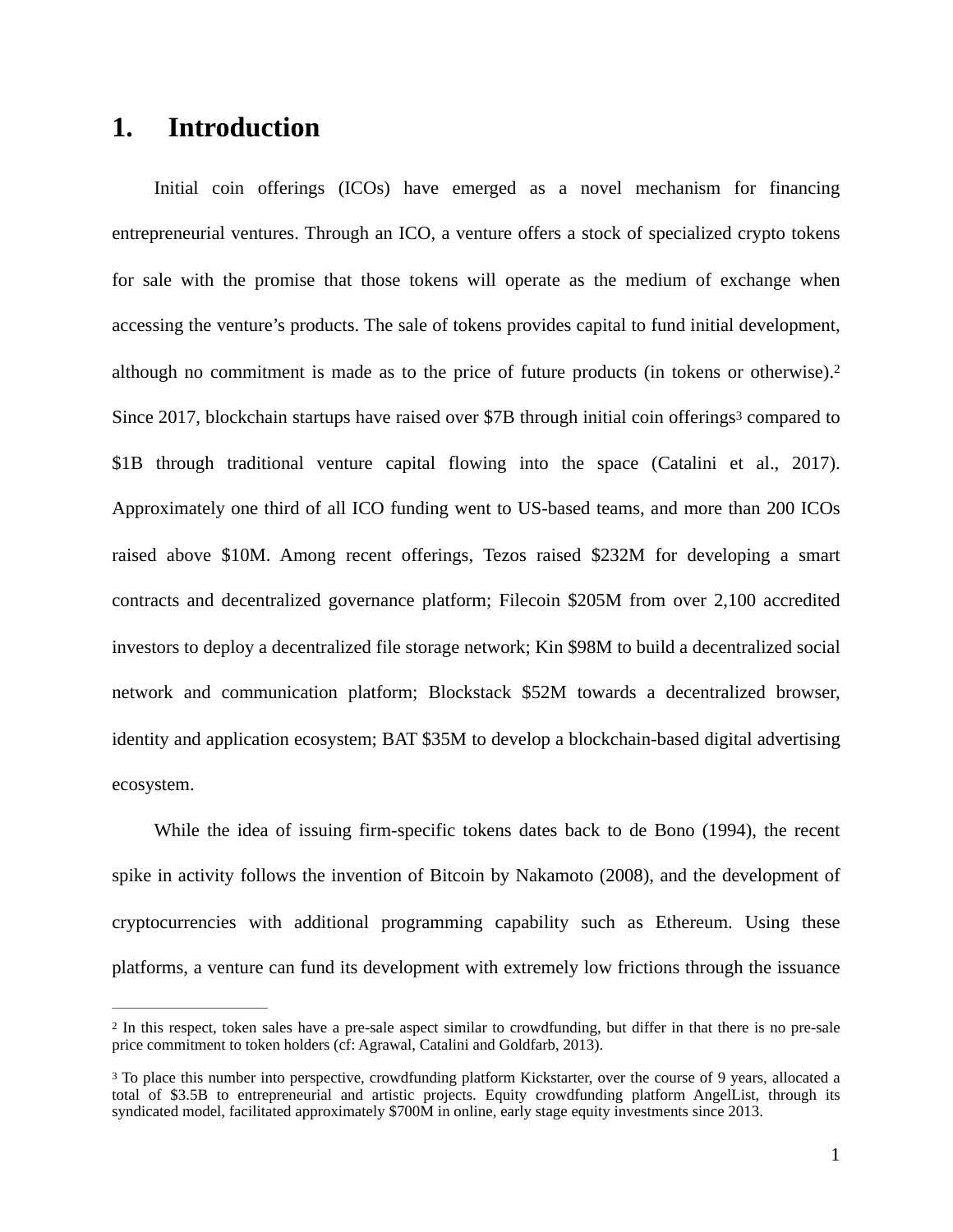and auctioning off of dedicated crypto tokens. This is the result of blockchain technology lowering both the cost of verification of transaction attributes — which allows for self-custody of digital assets — and the cost of coordinating economic activity over the internet (Catalini and Gans, 2016).

This paper provides the first economic analysis of the ICO funding mechanism and how it relates to traditional equity financing. It addresses a simple issue: how can an entrepreneur, by issuing specialized tokens that have floating exchange rates against fiat-currencies, finance a new venture? Is this mechanism likely to fund the same type of ventures that are funded by venture capital firms and professional investors, or is it merely an opportunity to fund ideas that cannot be funded through traditional sources of capital? Conditional on the venture raising enough funds to develop its idea, which financing model maximizes returns?

These are open questions because, to date, no economic analysis has been conducted to explain how a token that can only be used to transact on a specific platform can have value in the absence of additional rights on the venture itself, its governance, or its future profits (as in traditional equity agreements). Here we abstract away from the notion that an entrepreneur might issue tokens and then deliberately fail to create a venture and examine a situation where the venture will be created  $-$  if viable  $-$  and where markets have developed to the point where pure fraud is not possible and teams without the ability to execute on their promises are unlikely to be funded (i.e. a market for curation of token offerings has emerged). Even in the absence of fraud and incompetence, how precisely tokens have value in the absence of additional rights on the venture is not obvious.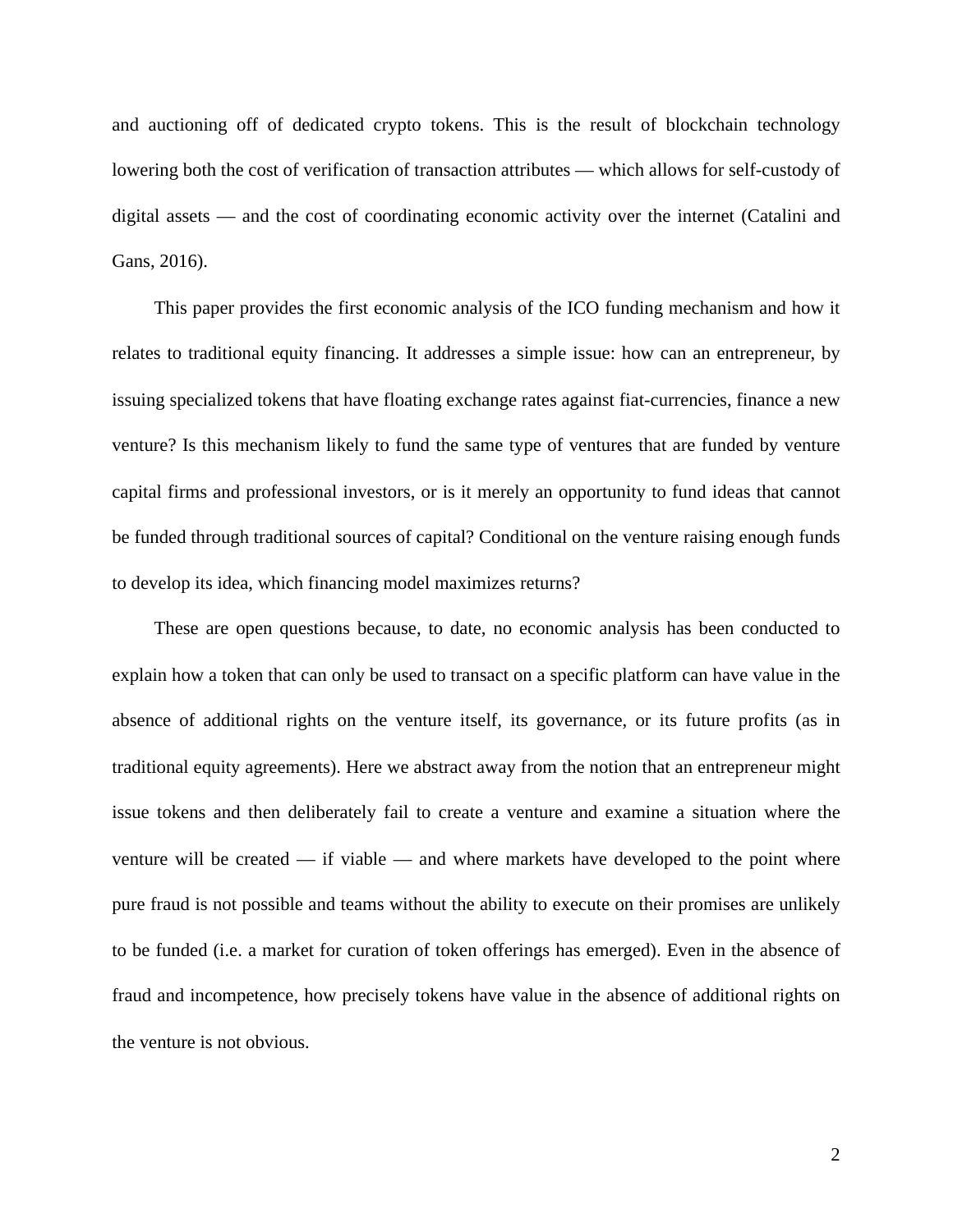We identify the key commitments entrepreneurs need to be able to make to successfully fund their venture through this new mechanism, and discuss how the monetary policy of a token may influence fundraising and platform growth. We also examine key limitations of initial coin offerings that do not include the rights typically associated with equity ownership (i.e. that are not crypto securities), and if they can be used to assist ventures facing network effects in avoiding coordination problems (i.e., if they can help new entrants attract users and complements away from incumbents when existing players control a large share of pre-existing transactions).

The model delivers a number of new insights: the ICO mechanism allows entrepreneurs to generate buyer competition for the token, which ensures the token will have on-going value. Interestingly, conditional on successfully raising enough funds to cover development costs, the value of an ICO is independent of the anticipated growth of the venture. At the same time, the results unravel if the venture cannot credibly commit to the original money supply schedule, or if the commitment to using the token as the only medium of exchange is violated.

Furthermore, a perfectly viable venture, which could have successfully raised capital through traditional sources, may fail to raise enough funds to cover its costs through an ICO. This issue is particularly severe when the venture is long-lived, and is consistent with the rise of hybrid arrangements where ventures raise a traditional venture capital round before issuing tokens to the public or to accredited investors. While the returns to the platform (which often constitutes an open source software protocol and can be considered as "shared infrastructure" among all participants within an ecosystem) can be appropriated by all early stage investors through the direct appreciation of the token, the returns to the broader set of products the venture may create over time (e.g. new applications on top of the shared protocol) only accrue to equity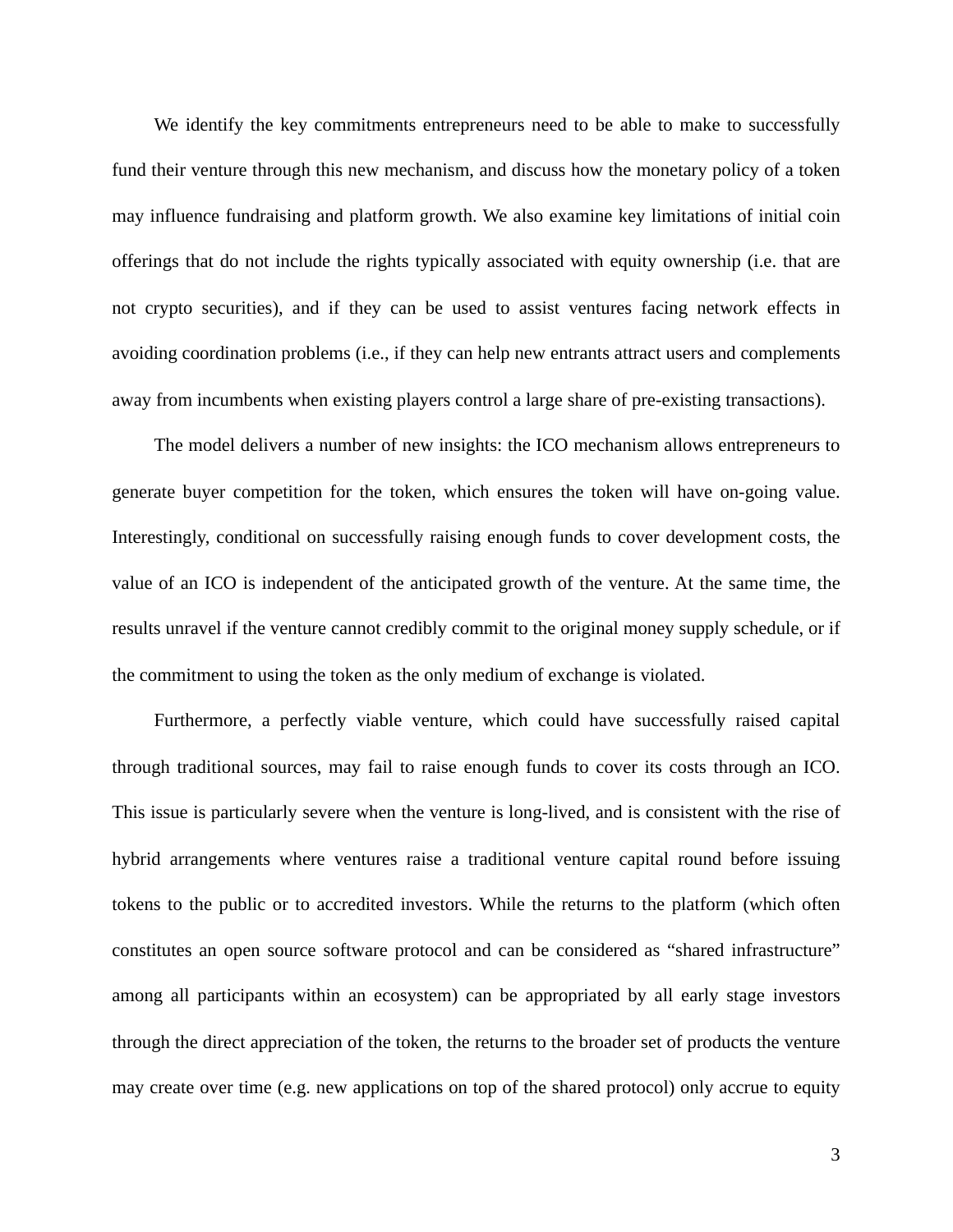holders. Because of the inherent uncertainty about which component will be more valuable in the long run — between the underlying protocol and the additional products a venture or thirdparties may develop on top of it — venture capital firms have started writing hybrid contracts where they receive both tokens and equity in exchange for funding.

There has been a burgeoning literature studying cryptocurrencies and their use in entrepreneurial finance. There has been a wealth of empirical papers examining different aspects of ICOs (Catalini, Boslego, and Zhang, 2017; Benedetti and Kostovetsky, 2018; Howell, Niessner and Yermack, 2018; Momtaz, 2018) although these are yet to draw on theory. On the theoretical side, some papers examine the role of cryptocurrencies in the adoption of platforms (Cong, Li and Wang, 2018; Fisch, 2018; Li and Mann, 2018), while others have examined technical conditions regarding blockchains as a sustainable mean of preserving cryptocurrency commitments (Halaburda and Sarvary, 2016; Biais, Bisiere, Bouvard and Casamatta, 2017; Budish, 2018). While we discuss platform implications towards the end of the paper, our main focus is the more general idea of using tokens as venture-specific media of exchange. In addition, we abstract away from issues of blockchain stability and, instead, use blockchain to motivate key commitments — specifically to the supply of tokens — that are now feasible because of the technology. Finally, and most closely related to this paper, is research that examines the financial market characteristics of crypto tokens (Sockin and Xiong, 2018; Chod and Lyandres, 2018; Canidio, 2018). Those papers explore distinct issues including the role of information asymmetry between investors and the entrepreneur (Chod and Lyandres), or between platform users (Sockin and Xiong), and the ability for investors to appropriate tokens without developing a service (Canidio). Our model is, in a sense, more baseline in that it focuses on the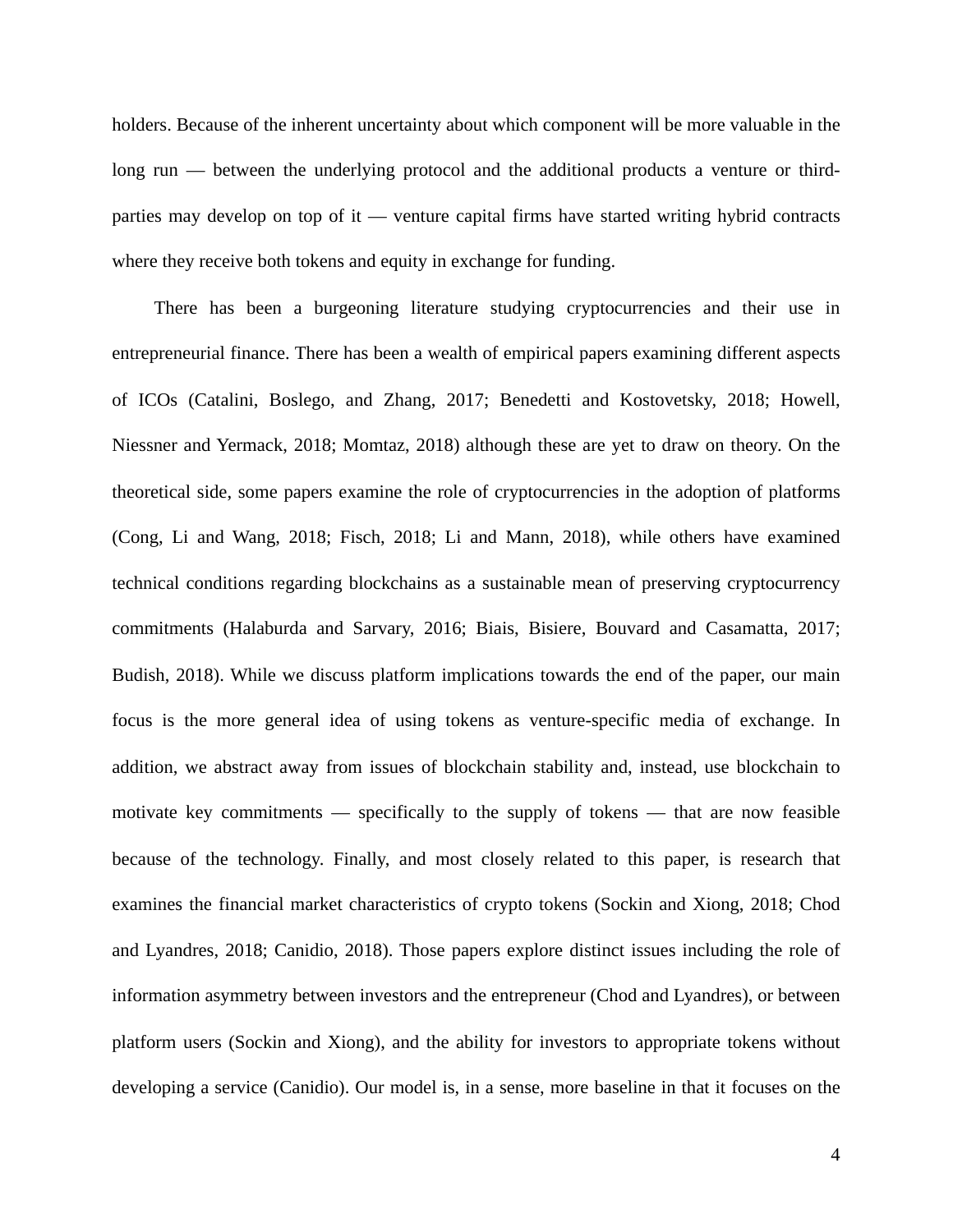role and determinants of cryptocurrencies in the absence of these factors. Thus, this theoretical research can be regarded as complementary to our own.

We proceed by building a simple model starting from the familiar situation of an entrepreneur who needs to raise equity financing from a venture capitalist because of financing constraints (Section 2). We use this template for equity financing as our baseline, and then benchmark it against initial coin offerings (Section 3). In Section 4, we study what happens when the venture faces a standard demand function, when there are ongoing costs, and when additional third-parties provide services using the token launched by the venture. Section 5 looks at imperfect commitment, and in particular at what happens when the venture cannot commit to a pre-determined monetary policy or to making the token the only medium of exchange. Section 6 explores ICOs in the presence of network effects. The last section concludes.

# **2. Model Set-Up**

We model an entrepreneur who faces an upfront cost, C, of creating a venture. Once these costs are sunk, the venture can deploy its solution and start operating in the following period. There are three time periods,  $t \in \{0,1,2\}$ , and all agents in the model have a common discount factor,  $\delta \in [0,1]$ . Revenue can only be generated one period after the venture is launched. Thus, our focus is on how a liquidity constrained entrepreneur raises pre-revenue funds to finance the upfront development costs of their venture.

The quality, *q*, of the product created by the venture is distributed according to a cdf, *F*(*q*), on the domain [0, 1]. There is a continuum of buyers on  $[0, n_t]$ , each placing the same value, *q*, on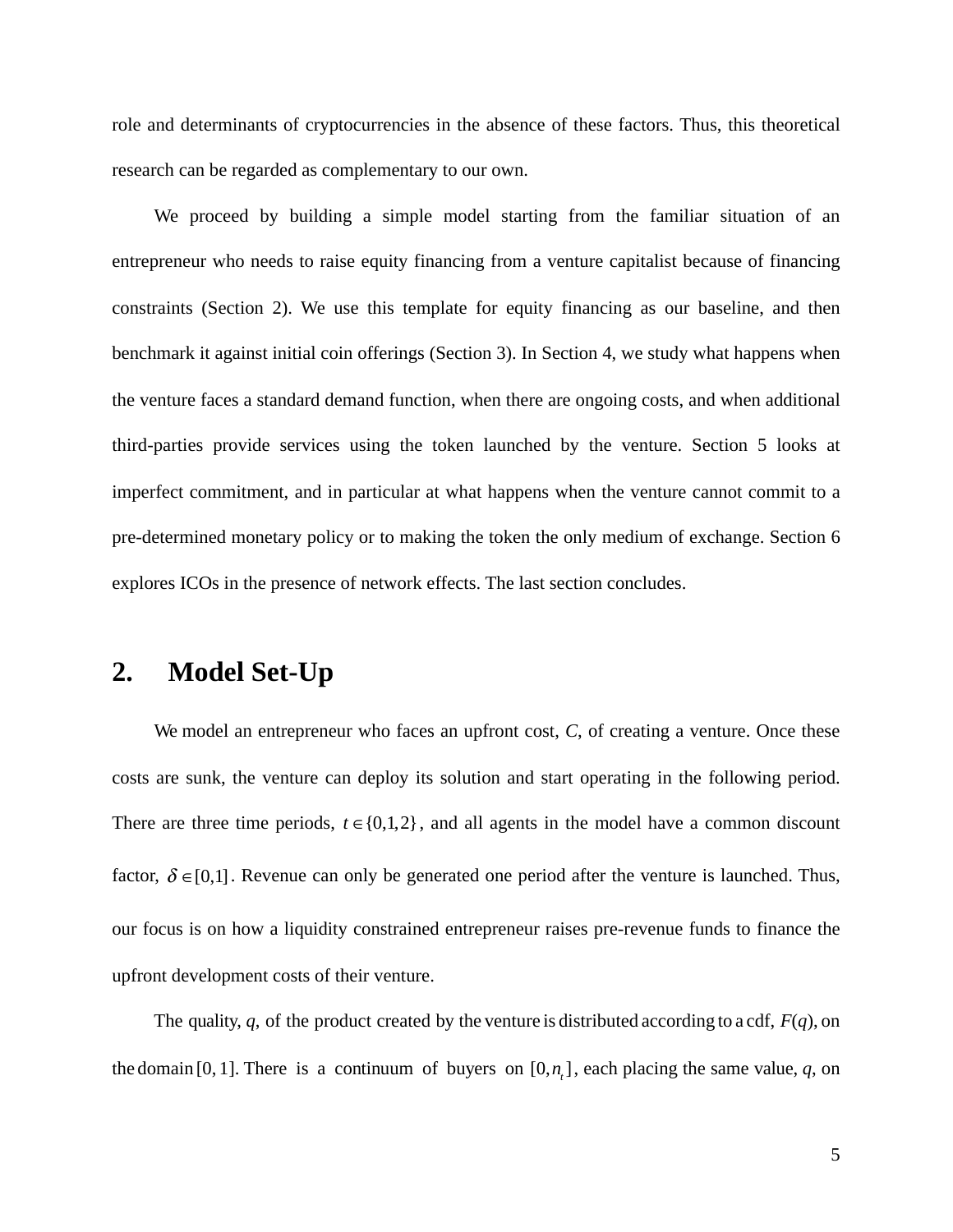product quality. Here,  $n_t$  is a measure of demand at time *t* where we assume that  $n_0 = 0$ . With this set-up, there is a single parameter of demand, *q*, that is unknown. This is standard in many models in the entrepreneurial finance literature although here we additionally simplify matters by making all buyers ex post symmetric in their valuation of the product.<sup>4</sup>

We assume that initially no one knows true quality (including entrepreneurs and potential buyers. Once *C* is sunk (and the venture is created), all buyers and the entrepreneur learn the product quality, *q*.

#### *No financing constraint*

As a benchmark, suppose that the entrepreneur does not have a financing constraint (and has C in funds). When the venture is launched, *q* becomes common knowledge and so the entrepreneur sets  $P = q$ . Given this, the venture will be launched if:

<span id="page-7-1"></span>
$$
\delta(n_1 + \delta n_2) E[q] \geq C.
$$

#### *Equity financing*

Suppose now that there is a competitive venture capital market that can provide *C* to liquidity constrained entrepreneurs. How much equity (i.e., a share of profits,  $1 - \alpha$ ) will an entrepreneur need to cede in order to obtain *C ?* If the investor does not have credible knowledge of *q* prior to financing, the minimum equity they will accept and still finance the venture is:

$$
1 - \alpha^* = \frac{C}{\delta(n_1 + \delta n_2)E[q]}
$$

Thus, the entrepreneur's expected return is:

<span id="page-7-0"></span>We use the term 'product' here because there is nothing in the model below that restricts the outcome to digital [4](#page-7-1) services per se even though all of the use cases we have seen to date are digital services. Of course, this definition of product is an economic one that encompasses digital services as a special case.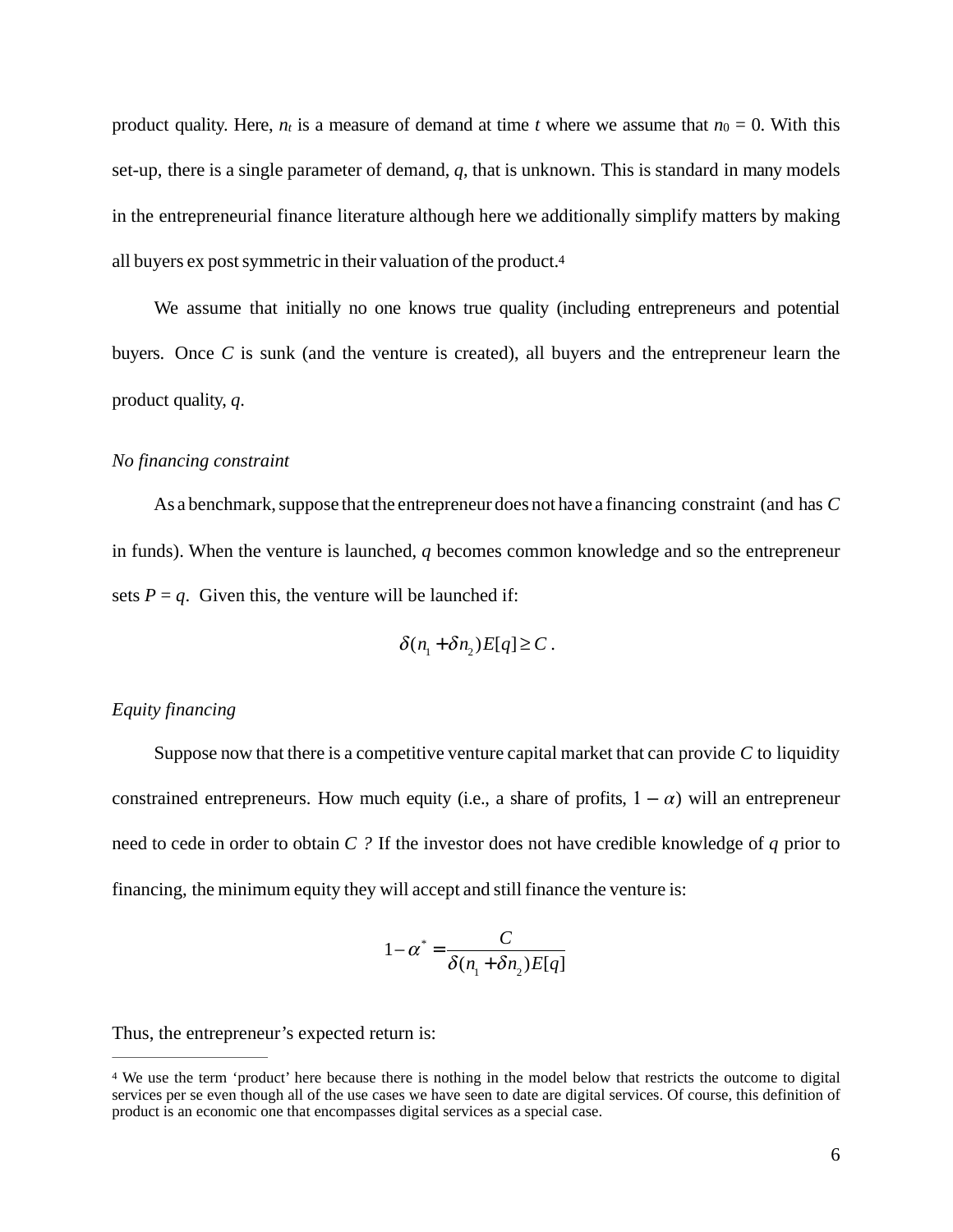$$
\alpha^* \delta(n_1 + \delta n_2) E[q] = \delta(n_1 + \delta n_2) E[q] - C.
$$

As in the no financing constraint case, whether a venture proceeds or not depends upon whether the expected quality is greater than the venture costs.

# **3. Initial Coin Offerings**

In an initial coin offering (or ICO), entrepreneurs specify an amount they aim to raise. That amount is usually a cap, and the entrepreneurs may retain a share of the tokens offered and be exposed to fluctuations in the value of their crypto token. The timeline is as follows:

- 1. ICO stage
	- The entrepreneur sets the quantity of tokens  $m_0$ , the minimum price each token will issue at, *e* (e.g. in exchange for dollars); the share of tokens the entrepreneur will retain, *a*, and whether the ICO is made contingent on  $(1 - a)m_0$  tokens being purchased ex ante. The entrepreneur also specifies the tokens available in the following periods 1 and 2  $(m_1 \text{ and } m_2)$ .
	- The entrepreneur then auctions the tokens (in either a multi-unit English auction or second price auction). Other agents decide to purchase tokens or not.
	- If the total purchases exceed the minimum threshold, the entrepreneur proceeds with the venture, otherwise all contributions are returned, the venture does not launch and the game ends (this is similar to the provision point mechanism adopted on crowdfunding platforms).
- 2. Market stage
	- One period after the venture is created (through the sinking of cost *C*), product quality is revealed to all uninformed agents.
	- The entrepreneur launches the venture with tokens being the only accepted medium of exchange for its products.
	- Buyers trade tokens at a new market determined exchange rate.
	- Payoffs and profits are released.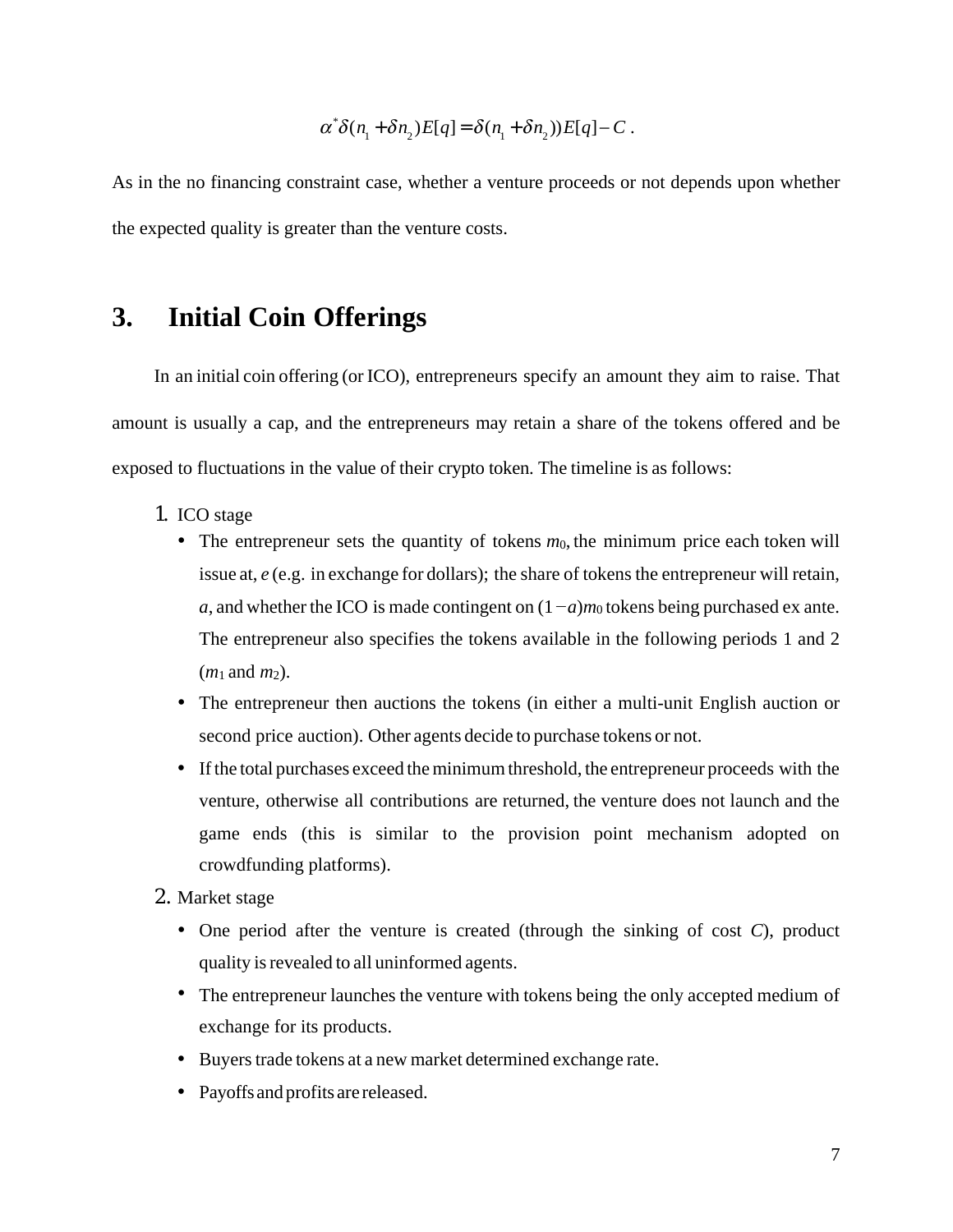Following Athey et.al. (2016), in such a context a dynamic price equilibrium requires the following:

- (a) (Agent optimization) Each buyer chooses to purchase products on the platform in period *t* if  $e_i p_i \leq q$ . An agent chooses to purchase tokens at the end of a period if  $e_t \geq \delta e_{t+1}$ . The venture sets a price in each period *t* to maximize  $e_t p_t D(e_t p_t)$  where  $D(e_i p_i) = #I_{e_i p_i \leq q}$  (that is, the number of units purchased). The choice of  $(m_1, m_2, a)$ maximizes the expected net present discounted value of venture profits.
- (b) (Market clearing) The market for tokens clears at the maximum exchange rate such that the demand for tokens is less than supply.
- (c) (Rational expectations) Agents' expectation of next period's exchange rate are correct.

#### *Market stage*

To examine this process, we work backwards and start by examining the final market stage. Suppose that  $m_t$  tokens are available at time  $t$ . The following proposition characterizes the (tokendenominated) price, *pt*, set by the entrepreneurs given their knowledge of *q*.

*Proposition 1.* A dynamic price equilibrium exists where  $p_t^* = m_t / n_t$  and all consumers with a *positive value for the products purchase them during the market stage.* 

The proof is as follows. If the product quality is revealed to be *q*, then the individual demand for tokens in dollars will be  $p_t e_t$  so long as  $p_t e_t \leq n_t q$ . In equilibrium, the exchange rate,  $e_t$ , will be set by market clearing. The exchange rate depends on whether  $n_i p_i$  (token demand) is less than, equal to or greater than  $m_t$  (token supply). If  $p_t < m_t/n_t$ , then the products can be purchased without using all of the token supply. In this case, *et* will tend towards 0 in order to clear the token market. This will give the venture no revenue in dollar terms. If  $p_t > m_t/n_t$  instead, tokens will be scarce and total token demand  $p_{i}e_{t}$  will be less than *q* as some customers are excluded. Finally, if  $p_t = m_t/n_t$ , then the (aggregate) dollar demand for tokens will be exactly  $n_t q$ . This is,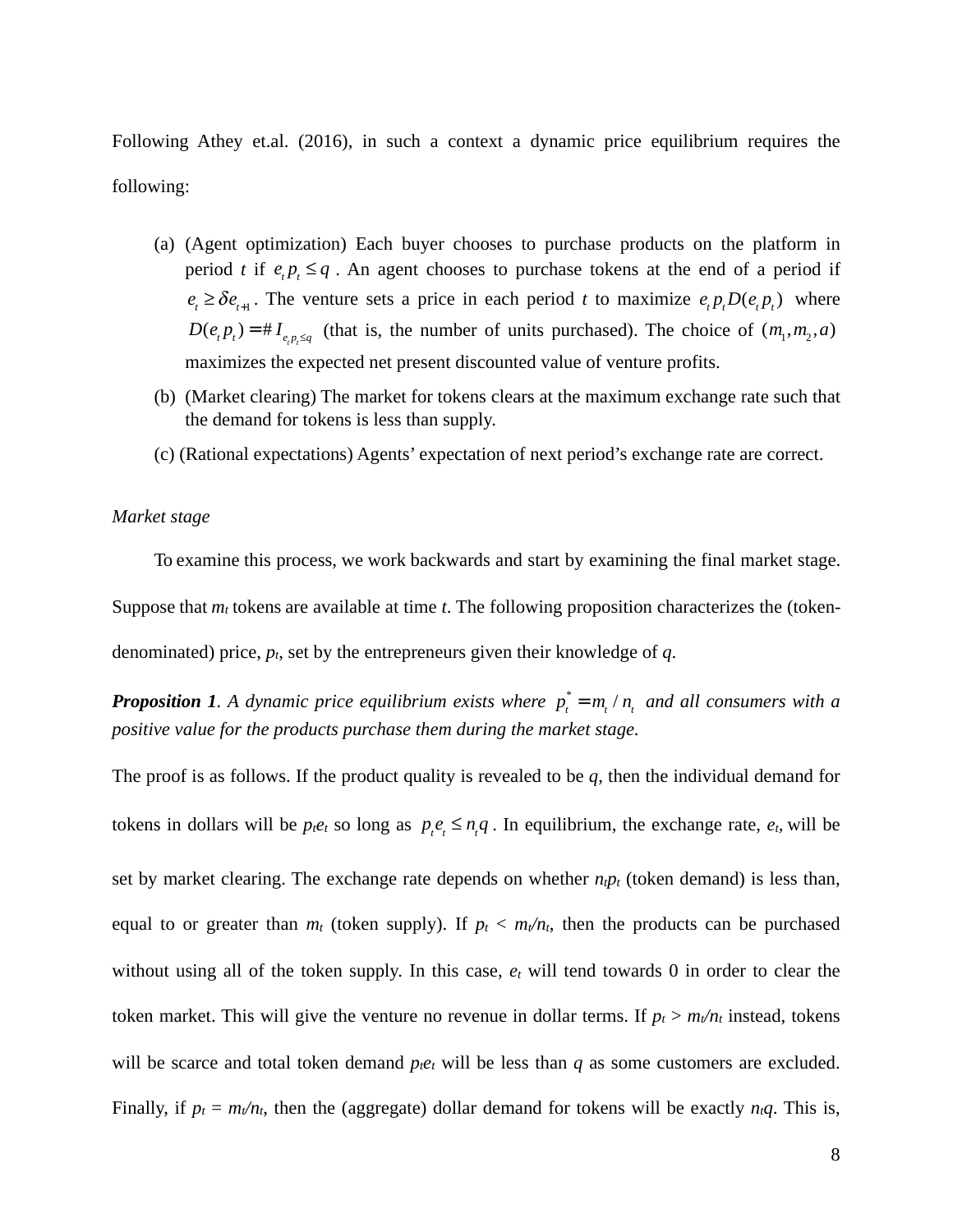therefore, the optimal price choice for the product and so the exchange rate will be determined by:  $q/e_t = m_t/n_t$ . This occurs where  $e(m_t) = n_t q/m_t$ . In other words, all token holdings are used by consumers to purchase the venture's products.

It is useful to reflect on what this means from a pricing strategy perspective. Without tokens, the venture would price based on expected willingness to pay. With tokens, it does not have control over the exchange rate and so cannot directly price in that manner. Instead, what it does is target the number of units it wants to sell which, in this model, is the same as the number of consumers in each period. It then sets a *divide-the-money price* which would divide the available supply of tokens up equally among expected consumers. As we have seen, consumers then bid for tokens if they they wish to purchase products and thus, the exchange rate reflects their willingness to pay. As the venture is receiving payment for those tokens, the exchange rate — so long as it is stable — will give them dollar payments based on willingness to pay. Importantly, the pricing strategy of dividing the available money supply does not require the venture to have direct knowledge or even expectations of consumer willingness to pay: the scarcity of tokens induced by the pricing choice causes buyer competition that reveals consumer value. Similarly, it is the ability to choose price in this manner that gives tokens value post-issue, even in the absence of additional rights as in equity financing (i.e. crypto tokens do not need to be crypto securities to have value and attract investment by early buyers).

Note that Proposition 1 characterizes an equilibrium in the market stage but it is far from unique. At the beginning of a period, the venture may not have any tokens. In that case, when it sets  $p_t$ , it will receive tokens back as payment. However, there is nothing to guarantee those tokens are valuable once received. In particular, in period 2, those tokens are, by definition, of no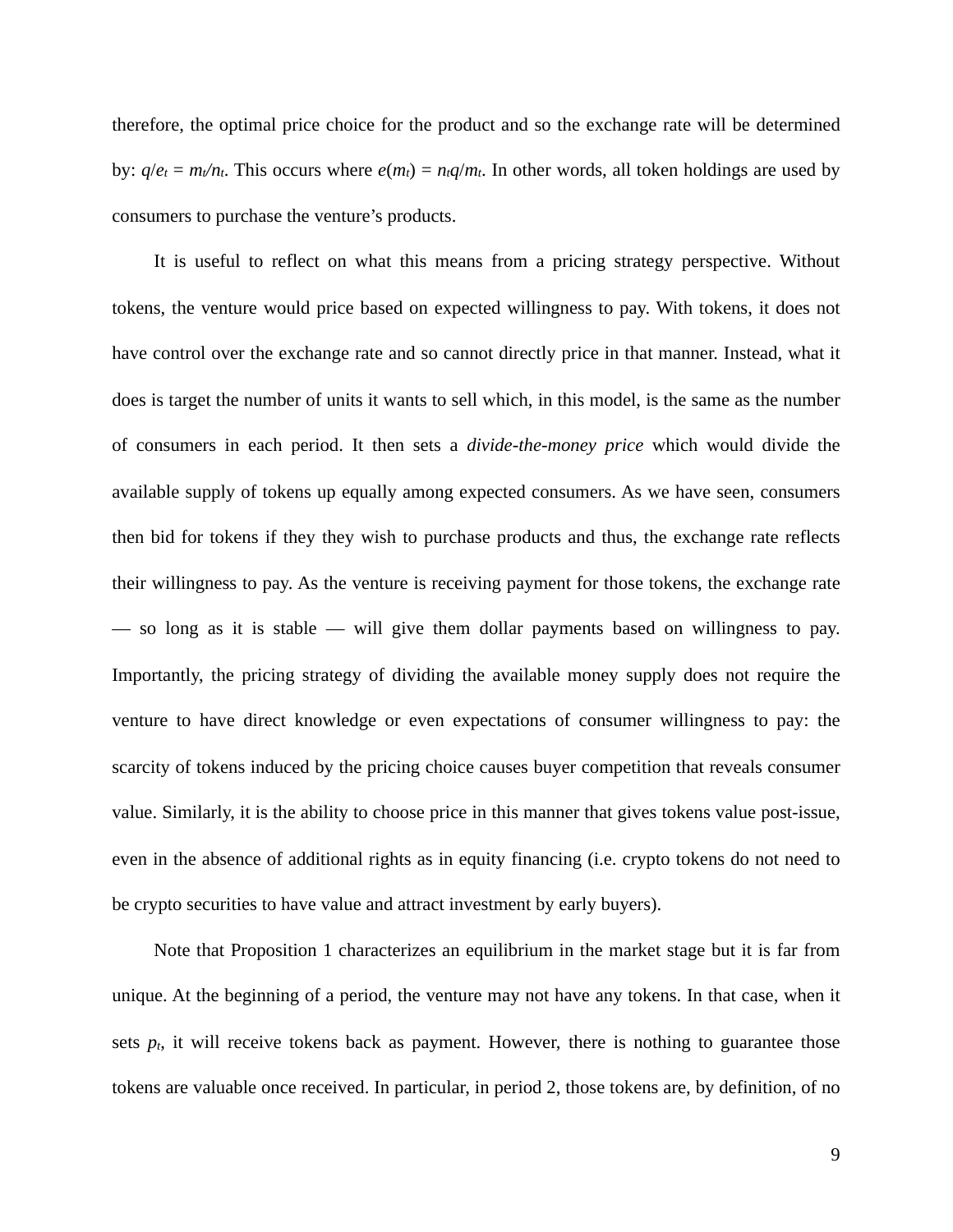value. Thus, the venture would be indifferent between setting any price level and could set  $p_t$  so high there is no demand for its products or so low that the exchange rate adjusts accordingly. Consequently, there are many possible equilibria but we focus on this one because it maximizes the on-going value of the tokens. However, in Section 4 (below), we consider a situation in which the venture has ongoing costs and hence, an incentive to set  $p_t$  so high there is no demand for its products. Nonetheless, we demonstrate that the pricing outcome in Proposition 1 is the unique equilibrium in that case.

#### *The timing of payments*

We now turn to consider the payments made in periods 1 and 2 of the market stage. Discounting means that a buyer purchasing a token worth *q* in dollars tomorrow will only be willing to pay  $\delta q$  for that token today. Therefore, for a given q, the venture will be viable if  $\delta(n_1 + \delta n_2)q \ge C$ . To see how this works, recall that in the market stage *q* is known to everyone. At the beginning of any period, there are  $m_t$  tokens on issue and consumers need to purchase tokens in order to pay a price,  $p_t$ , set by the venture. By the same argument discussed before,  $p_t$ will be set to be equal to  $m_t$  and so the exchange rate that clears the market will be  $e(m_t) = n_t q/m_t$ . As a result of this, by the end of the period, at least  $m_t$  tokens will be held by the venture. At this point, the venture can divest itself of those tokens immediately. However, the willingness to pay for those tokens by others will be  $\delta q$ . Thus, the venture is indifferent between divesting itself of those tokens or selling them to buyers in the next period. Regardless, the venture will earn *q* per period for any period after the initial period it operates in.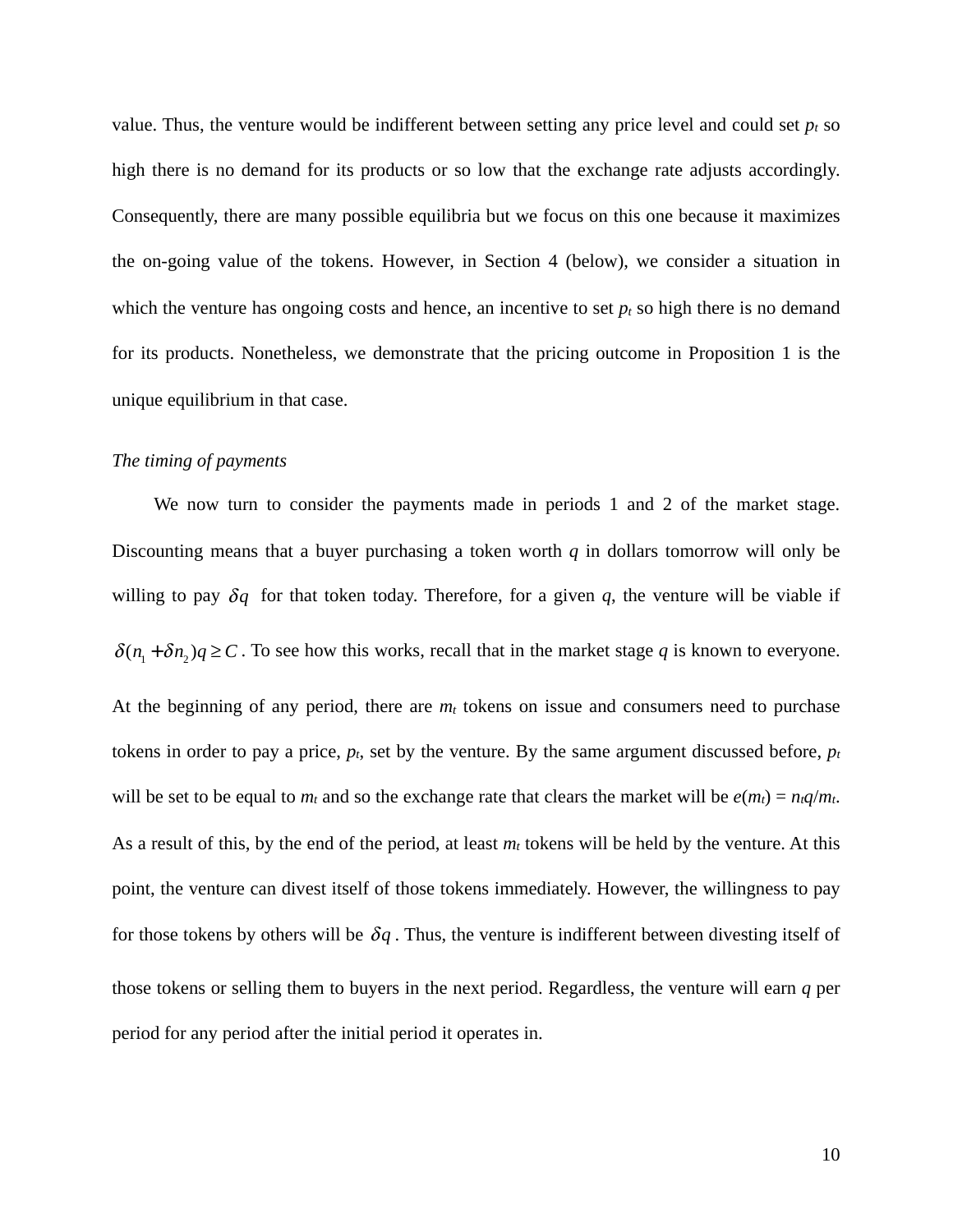The initial two periods — the ICO stage and the first period of the market stage — involve a different timing of payments to the venture. Working backwards, if buyers hold  $m_0$  tokens at the beginning of the market stage, they will use those tokens to purchase the product at an exchange rate of  $n_1q/m_0$ . If buyers choose not to save any tokens between periods 1 and 2, at the end of that period the venture will hold the entire supply of tokens. However, it does not receive any influx of dollar payments during that period (i.e., period 1).

It is useful to note that if the venture holds tokens at the beginning of period 2, it always has an incentive to release them. To see this, suppose that the venture holds a share,  $1 - a$ , of  $m_2$ (the tokens available in period 2). If it does not release any tokens, then  $e_2 = n_2 q / am_2$ . In this case, its period 2 profits are 0. By contrast, if the venture releases those tokens, then  $e_2 = n_2 q / m_2$ and its profits are  $(1 - a)e_2 = (1 - a)(n_2 q / m_2)$ . The intuition is simple: the venture does not earn any revenue in a period except by selling tokens. In the final period (i.e., period 2) this means that even if selling token depreciates the exchange rate, the venture will always find it profitable to sell its holdings.

#### *Incentives to save*

The supply of tokens in any given period is determined by several factors. First, how many tokens are on issue? We have already noted that, in period  $0, m_0$  tokens are issued. Suppose that *m*1 and *m*2 tokens are intended to be 'on issue' in periods 1 and 2. A specific parameter of interest will therefore be the growth rate in the money supply between periods 1 and 2 which we refer to as  $g_m = \frac{m_2 - m_1}{m_1}$ . Second, how many tokens are being saved that period for use in subsequent periods? Third, how many tokens are being released from holdings by the venture (or by others)?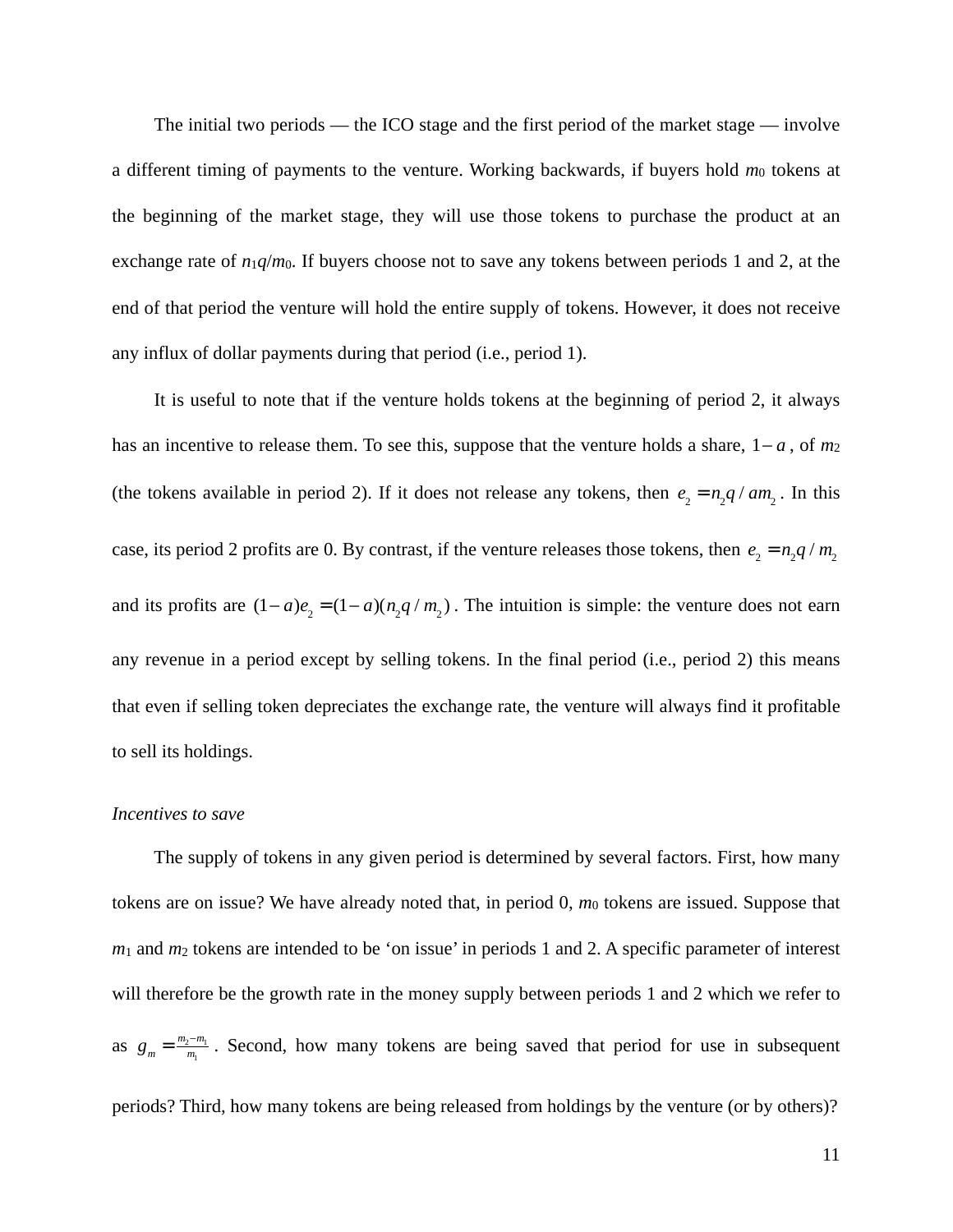To build the intuition, suppose that  $g_m = 0$  (the money supply does not grow or shrink and stays at a constant, *m*). Working backwards, let  $g_n = \frac{n_2 - n_1}{n_1}$  be the growth in demand between periods 1 and 2. Since period 2 is the last period, the exchange rate will be:

$$
e_{2}=\frac{(1+g_{n})n_{1}q}{m}\,,
$$

as there is no incentive to save beyond that period. In period 1 token holders have a choice between selling their tokens to consumers demanding access to the platform in that period, or saving them to sell them to consumers in period 2. Let *s* denote the share of token supply in period 1 that is saved. Tokens will be saved so long as  $\delta e_2 > e_1$ . The exchange rate in period 2 is independent of the amount of tokens saved in period 1 while  $e_1 = \frac{n_i q}{(1-s)m_i}$ . Thus, as *s* rises,  $e_1$  rises. (1−*s*)*m*<sup>1</sup>

In equilibrium, therefore, *s* will rise until  $\delta e_2 = e_1$ . It is easy to show that:

$$
s = \max \left\{ \frac{\delta(1+g_n)-1}{\delta(1+g_n)}, 0 \right\}.
$$

That is, there is a positive level of saving if and only if  $\delta(1 + g_n) > 1$ . Note that all of the tokens in the ICO are saved for at least one period. If  $s > 0$ , then  $e_1 = \delta e_2$ ; while if  $s = 0$ , then  $e_1 = \frac{n_1 q}{m_1} > \delta(1 + g_n) \frac{n_1 q}{m_1} = \delta e_2$ . This means that the exchange rate will be increasing over time, while  $\frac{m_1q}{m_1} > \delta(1+g_n)\frac{n_1q}{m_1}$  $\frac{n_1q}{m_1} = \delta e_2$ 

the token-denominated price of the product will fall regardless.

What happens when the money supply changes between periods 1 and 2? In this case,

$$
e_{2} = \frac{(1 + g_{n})n_{1}q}{(1 + g_{m})m_{1}}.
$$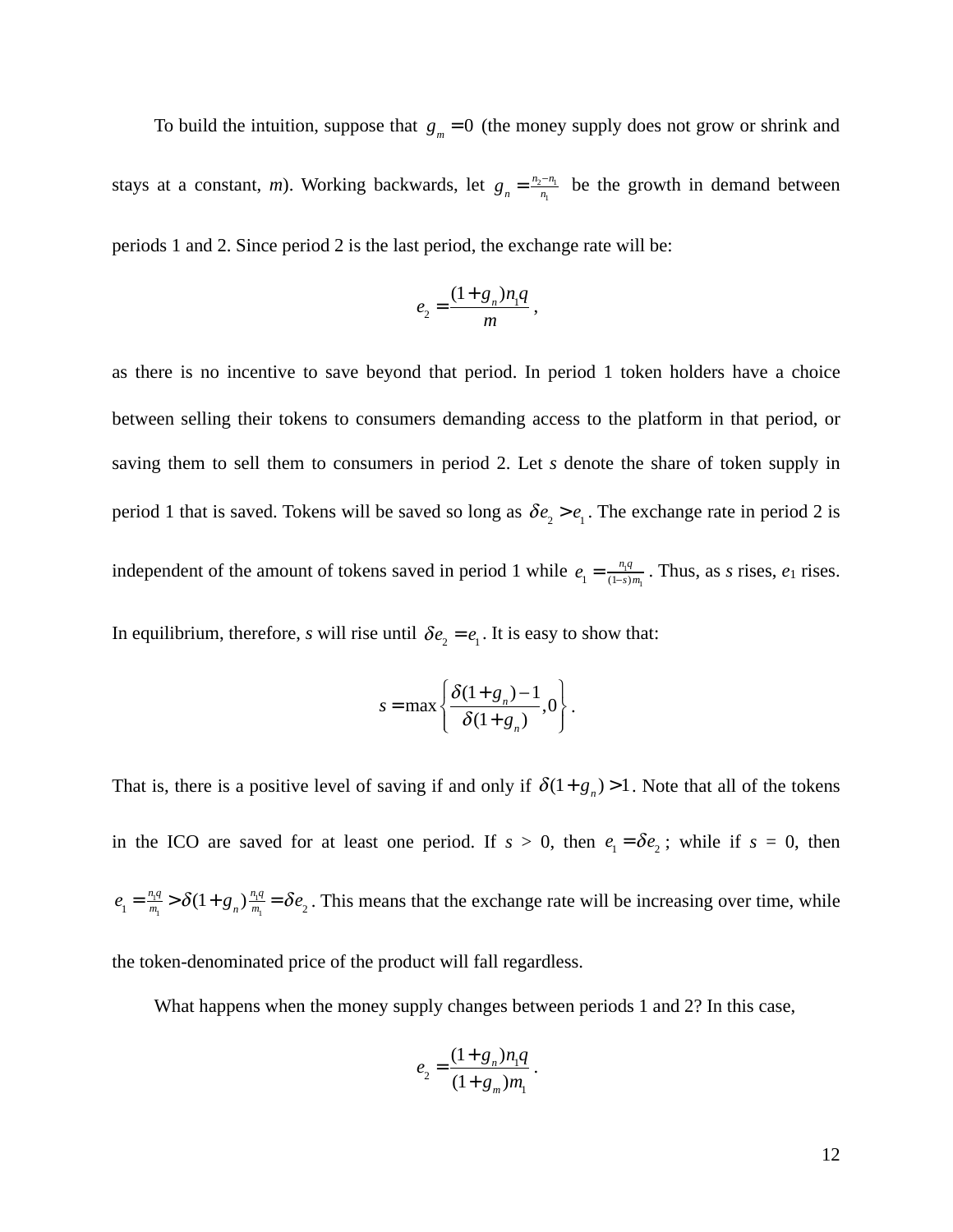If the money supply expands, this reduces the return to saving between periods 1 and 2. In particular:

$$
s = \max\left\{\frac{\delta(1+g_n) - (1+g_m)}{\delta(1+g_n)}, 0\right\}.
$$

If  $s > 0$ , then  $e_1 = \delta e_2$ , which means that  $e_1$  falls as  $g_m$  rises; while if  $s = 0$ , then  $e_1$  is independent of *gm.* 

To summarize, the incentives for token holders to save is a function of the expected growth in demand for the platform and of the expected growth in the money supply. If  $g_m < \delta(1 + g_n) - 1$ , then  $s > 0$ , while if  $g_m \ge \delta(1 + g_n) - 1$ ,  $s = 0$ . Thus, by setting  $g_m$ , the entrepreneur can determine whether saving takes place between periods 1 and 2 or not. One choice the entrepreneur has is to set  $g_m = g_n$ , in which case,  $e_1 = e_2$  and  $p_1 = p_2$ . This is the equivalent in this economy to the Taylor Rule for monetary policy that keeps prices stable (Taylor, 1993). Note, however, that this involves  $s = 0$  as  $g_m > \delta(1 + g_n) - 1$ .

What about incentives to save between period 0 and period 1? Note, first, that there is no demand for tokens in period 0 other than for saving purposes. Therefore,  $e_0 = \delta E[e_1]$ . This also means that expectations regarding *e*1 will determine the value of the tokens that the entrepreneur issues in period 0. Is there any reason for the entrepreneur to set  $m_1 > m_0$ ? Suppose the entrepreneur does this. Then their expected return is:

$$
e_0 m_0 + \delta E[e_1](m_1 - m_0) = \delta E[e_1] m_1 = \begin{cases} \delta \frac{n_1 E[q]}{m_1} m_1 = \delta n_1 E[q] \\ \delta^2 \frac{n_2 E[q]}{m_2} m_1 = \delta^2 n_2 E[q] \frac{m_1}{m_2} & \text{if } s > 0 \end{cases}
$$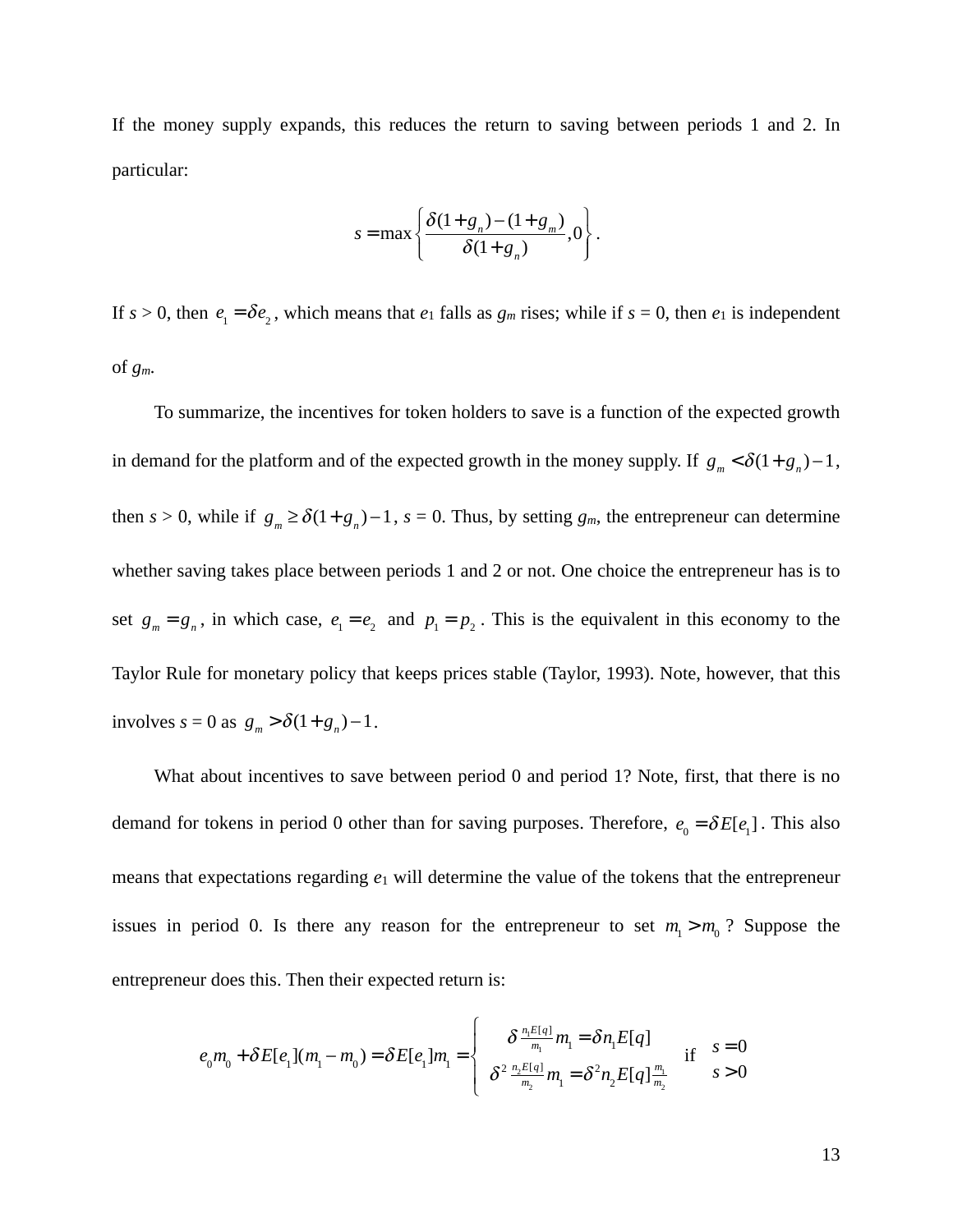The entrepreneur's return is independent of  $m_0$ . Thus, we can assume that  $m \equiv m_1 = m_0$  in what follows without loss in generality. Moreover, from this we can also see that it is only the intended *gm* (between periods 1 and 2) that matters and not the level of *m* per se.

#### *ICO Stage*

At the ICO stage, the entrepreneur cannot launch the venture unless it expects to earn enough from the ICO to cover development costs *C*, i.e. unless  $e_0 m \ge C$ . The value of  $e_0$  will depend upon whether the token is expected to be saved between periods 1 and 2. Specifically,  $e_0 = \delta \frac{n_1}{m} E[q]$  (when  $s = 0$ ) or  $e_0 = \delta^2 \frac{n_2}{m_2} E[q]$  (when  $s > 0$ ). Thus, the ICO will be viable (that is,

will finance start-up costs), if:

$$
\delta n_1 E[q] \ge C \qquad 1 + g_m \ge \delta (1 + g_n)
$$
  

$$
\delta^2 n_1 \frac{1 + g_m}{1 + g_m} E[q] \ge C \qquad 1 + g_m < \delta (1 + g_n)
$$

It is straightforward to see that savings choices will be made in such a way that  $e_0$  is maximized. The entrepreneur will, therefore, only proceed with the ICO if either of these conditions is satisfied as competition amongst token purchasers will ensure that  $e_0m = \max\{1, \delta \frac{1+g_n}{1+g_m}\}\delta n_1E[q]$ .

It is useful to note that a venture does not gain from retaining a share  $(a > 0)$  of tokens. We already noted that there is no return to the entrepreneur from saving tokens between periods 0 and 1. That means that the value of retaining a share of tokens arises in order to hold on to those tokens from period 0 to period 2. Recall that the entrepreneur will always want to sell any holdings in period 2. Therefore, if *a* is the share of initial tokens issued (*m*) retained by the entrepreneur, the exchange rate in period 2 will be  $e_2 = \frac{n_2 E[q]}{m(1+g_m)}$ , and so the return to retaining a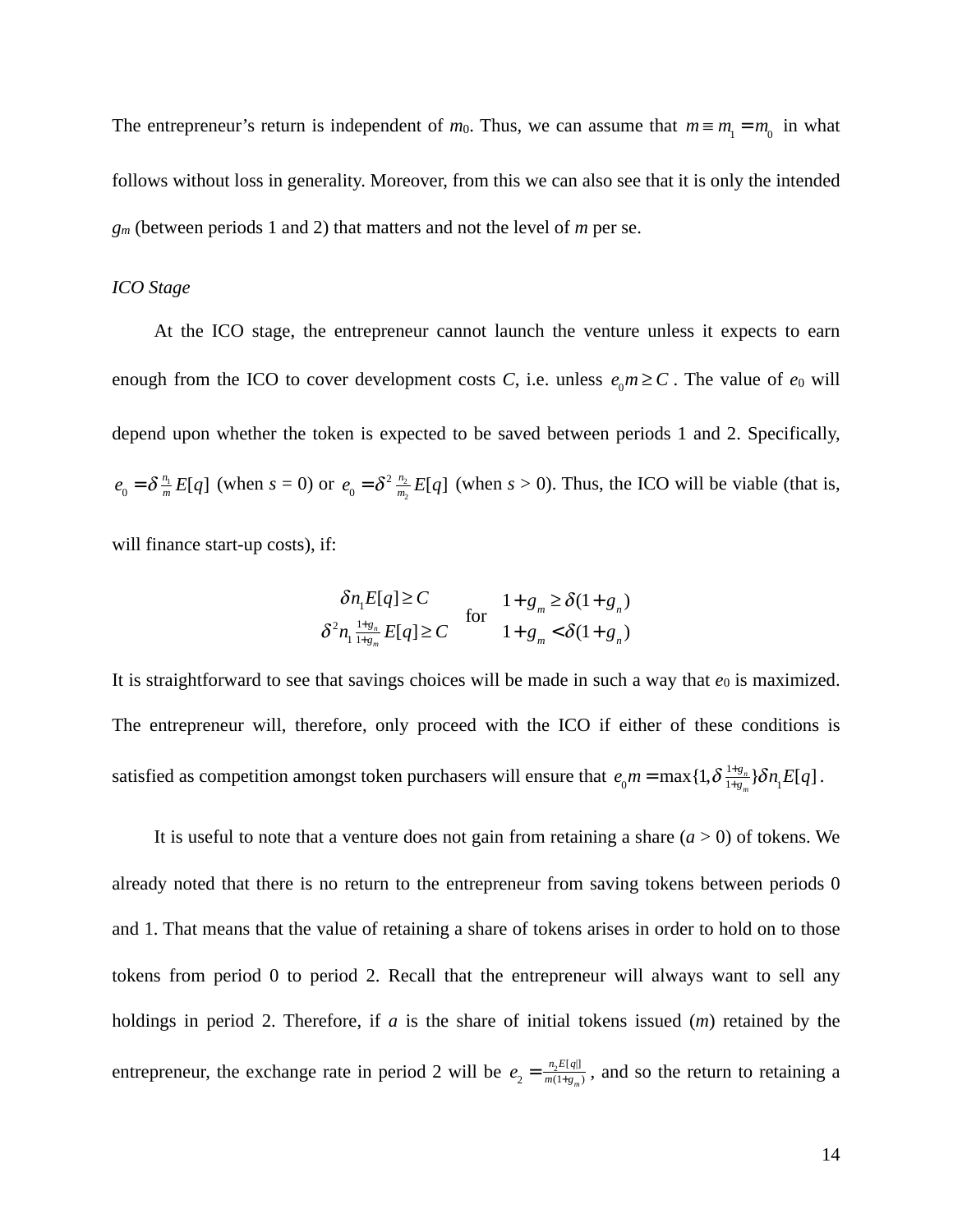share *a* would be  $\delta^2 e_2 - \delta e_1$  which is only non-zero if  $s = 0$ . In that case, the return to retaining tokens equals to  $\delta(\delta \frac{n_2 E[q]}{m(1+g_m)} - \frac{n_1 E[q]}{m(1-a)}$ , which is negative for *gm* high enough so that *s* = 0. What this means is that retaining a share of tokens does not perform any function than would otherwise be performed by setting  $g_m > 0$ , and selling new tokens into the market (e.g. through an auction) after the ICO stage and earning seigniorage. Thus, the committed growth in the supply of tokens is the main instrument that can impact the value of an ICO. If  $s > 0$ , then  $e_0 = \delta^2 E[e_2]$ , which means that  $e_0$  falls as  $g_m$  rises. If  $s = 0$ , then  $e_0$  is independent of  $g_m$ .

What  $g_m$  maximizes the returns of the entrepreneur? If  $g_m < \delta(1 + g_n) - 1$ , then  $s > 0$  and so the total value of tokens issued in period 0 depends (negatively) on *gm*. Importantly, this means that the value of the ICO is driven in part by anticipated growth in demand for the digital platform. By contrast, if  $g_m \ge \delta(1 + g_n) - 1$ ,  $s = 0$ , then the total value of tokens issued in period 0 is independent of *gm*. In addition, the value of the ICO is independent of anticipated demand growth. Interestingly, if  $g_m < \delta(1 + g_n) - 1$ , then the value of the ICO with anticipated saving is greater than the value without it, and that value is falling in  $g_m$ . Thus, the value of the ICO is maximizedwith  $g_m = 0.5$  $g_m = 0.5$  This implies that the ICO will be viable so long as  $\max\{1, \delta(1 + g_n)\}\delta n_1 E[q] \geq C$ .

<span id="page-16-1"></span>However, we have to ask whether venture profits are maximized by keeping the money supply fixed over time. Ignoring, for the moment, whether the ICO value covers *C* or not, net of *C*, the expected profits of the venture when *s* > 0 are:

<span id="page-16-0"></span><sup>&</sup>lt;sup>[5](#page-16-1)</sup> Actually being able to 'retire' tokens that are not saved would increase this further. We implicitly rule out this possibility here.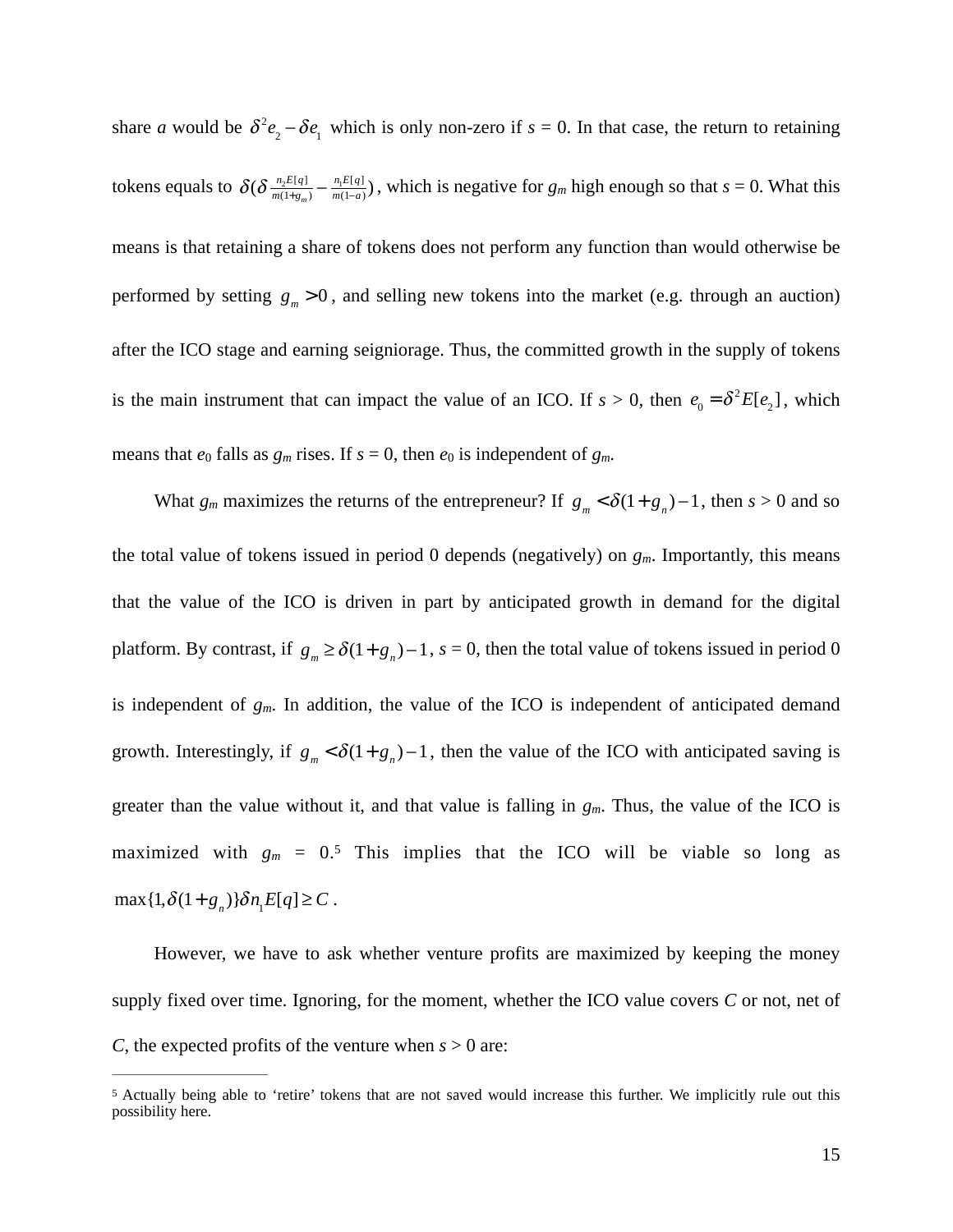$$
e_0 m + \delta^2 E[e_2](1 - s + g_m)m
$$
  
= 
$$
\delta^2 \frac{(1 + g_n)n_1 E[q]}{(1 + g_m)m} \left( \frac{\left(1 + \delta(1 + g_n)\right)(1 + g_m)}{\delta(1 + g_n)}\right) m
$$
  
= 
$$
\delta \left(1 + \delta(1 + g_n)\right) n_1 E[q]
$$

By contrast, if  $g_m \ge \delta(1 + g_n) - 1$ ,  $s = 0$ , then the expected venture profit is:

$$
\delta \frac{n_1 E[q]}{m} m + \delta^2 \frac{(1 + g_n) n_1 E[q]}{(1 + g_m) m} (1 + g_m) m = \delta \left(1 + \delta (1 + g_n)\right) n_1 E[q]
$$

Thus, the outcomes with and without saving are equal and independent of  $g_m$ . By setting  $g_m = 0$ , the venture can shift funds forward without changing the expected revenues from the platform. Of course, it may have other goals in mind such as price stability (which would be necessary for facilitating the use of a token as a medium of exchange). One way this can be achieved is by setting  $g_m = g_n$  (thereby causing  $s = 0$ ). In this situation, the exchange rate and tokendenominated price, *p*, will be constant over time. The following proposition summarizes these results:

**Proposition 2.** The amount raised in an ICO is maximized by setting  $g_m = 0$ , while, conditional *on raising sufficient funds to cover C, the expected net present discounted value of venture profits is independent of gm.*

#### *Comparison with equity finance*

We are now in a position to compare the returns to an ICO to traditional equity finance. Recall that the expected returns from an ICO are  $\delta(1 + \delta(1 + g_n))n_1E[q] - C$  while the returns from equity finance are  $\delta(1 + \delta(1 + g_n))n_1E[q] - C$ . Thus, they are equivalent conditional on each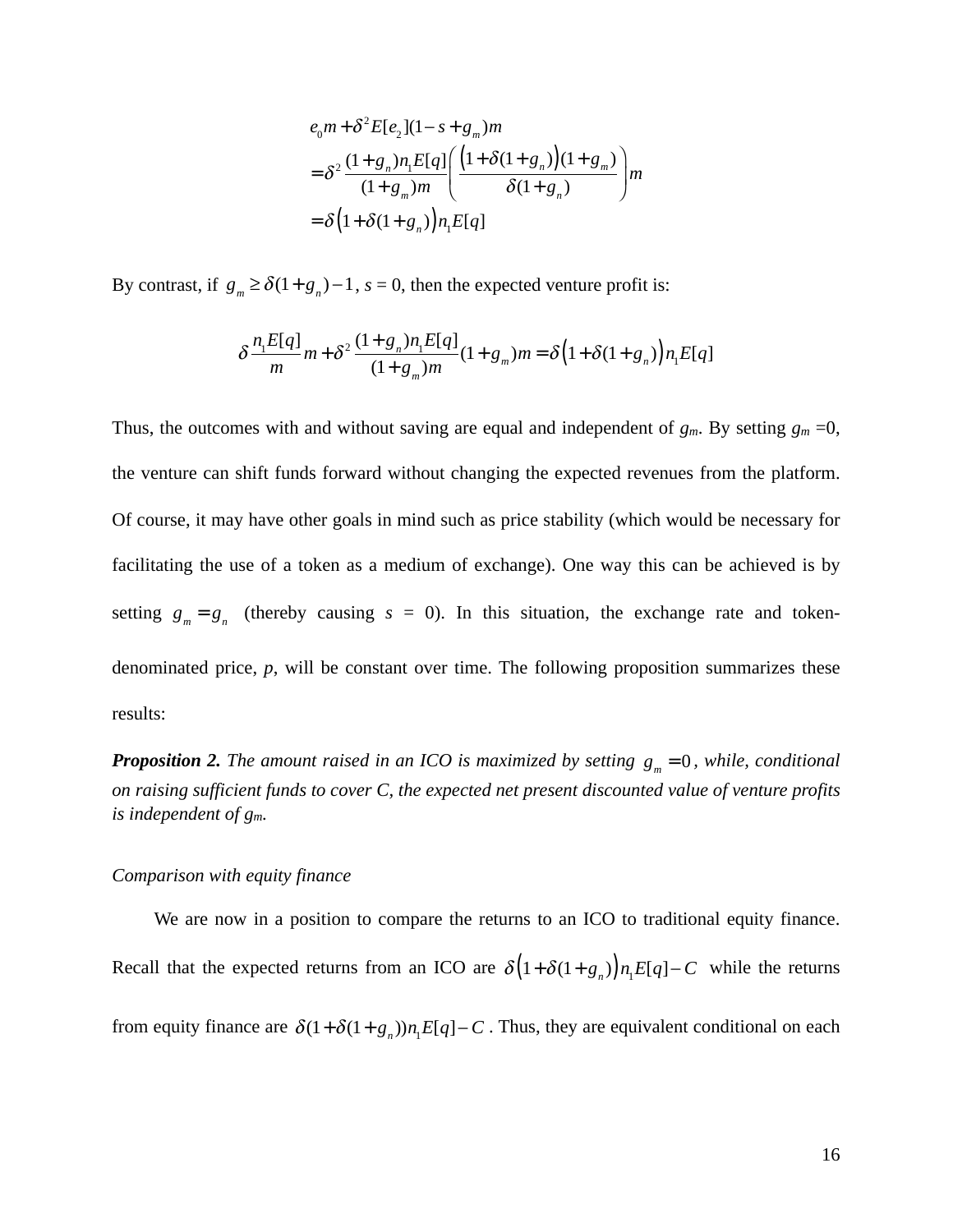being viable. However, while equity finance is viable whenever the expected return to the venture is positive, this does not hold for an ICO.

To see this, recall that the maximum ICO funds will be:

$$
e_0 m = \begin{cases} \delta^2 (1 + g_n) n_1 E[q] & \text{if } 1 < \delta (1 + g_n) \\ \delta n_1 E[q] & 1 \ge \delta (1 + g_n) \end{cases}
$$

What this implies is that the ICO could involve a short-fall relative to *C* even if total venture gross profits would otherwise exceed *C*. Total venture revenues are  $\delta(1+\delta(1+g_n))n_1E[q]$ , which is the present value of period 1 plus period 2 revenues, whereas the ICO is based on the greater of the present values of period 1 and period 2 revenues. This arises because tokens that do not grant their holders additional dividend, voting, and control rights do not entitle holders to a stream of returns, but are instead 'cashed in' at a given point in time by investors. This issue is even more stark when the venture has customers across more than 2 periods in the market stage (e.g. when it plans to enter multiple industry verticals over time). For example, an infinitely lived venture (with no growth) will be viable if  $\delta n > (1 - \delta)C$ , whereas an ICO in which the tokens do not constitute a crypto security will only raise at most  $\delta nE[q]$ .

This illustrates a significant limitation of ICOs compared to equity finance that is an issue when the venture is expected to be long-lived, and is consistent with the use of pre-ICO, equitybased rounds in this space where traditional VCs have funded startups before the venture and tokens go live. The development of tokens that have similar rights and features of traditional securities (crypto securities) may alleviate this problem, although it also introduces new issues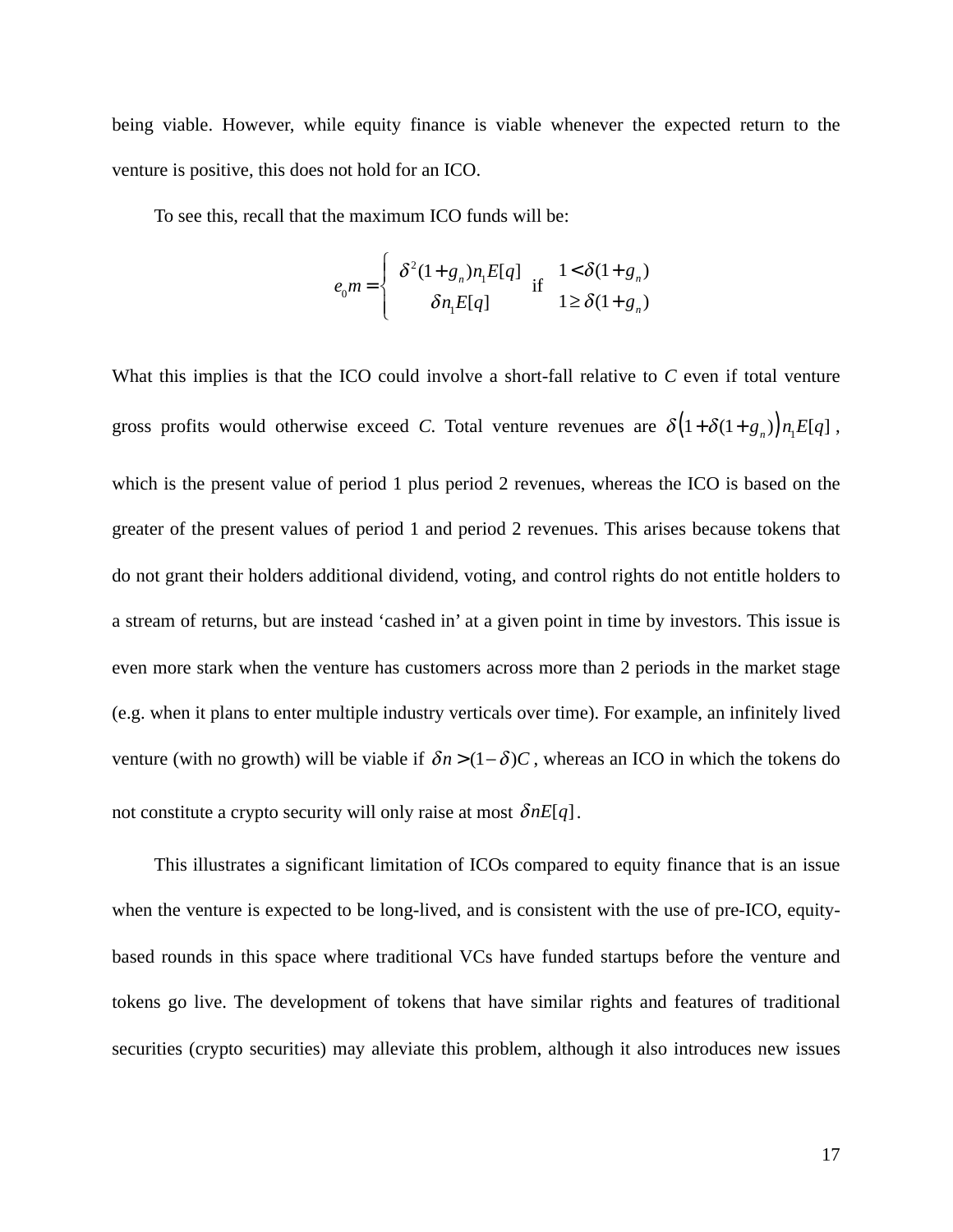around the allocation of returns between token holders and crypto equity holders which are beyond the scope of this paper.

### **4. Extensions**

#### *Standard demand function*

The "divide the money" pricing rule is simple here because there is a known number of consumers in each period, *nt*, each of whom have the same value for the product. A natural question to ask is what this rule looks like when the venture faces a smooth demand function that reflects consumers who have different willingnesses to pay for the product.

Let's denote that demand function by  $n_t = D(e_t p_t)$ . In this scenario, what is the optimal pricing choice for the venture at time  $t$ ? If the available money supply is  $m_t$ , then the venture can target a particular  $n_t$  (call it  $n_t^*$ ) by choosing  $p_t^* = \frac{m_t}{n_t^*}$ . At this price, for a given exchange rate,  $e_t$ , the total dollar demand for tokens will be  $n_t^* e_t p_t^* = n_t^* D^{-1}(n_t^*)$ , which must equal to the dollar token supply of  $e_i m_i$ , yielding an equilibrium exchange rate of  $\hat{e}_i = \frac{n_i^* D^{-1}(n_i^*)}{m_i}$ . Given this, what will the venture target? The venture's dollar profits are  $n_t^* D^{-1}(n_t^*)$  and, thus, if it were to maximize the value of the tokens on issue, it will determine quantity at its revenue maximizing point which, in this case, is equivalent to a point where the elasticity of demand is unity. Once again, as with Proposition 1, this is an equilibrium outcome of the dynamic pricing game, but is not necessarily the unique outcome.  $\frac{n_t^{n_t}}{m_t}$ . Given this, what  $n_t^*$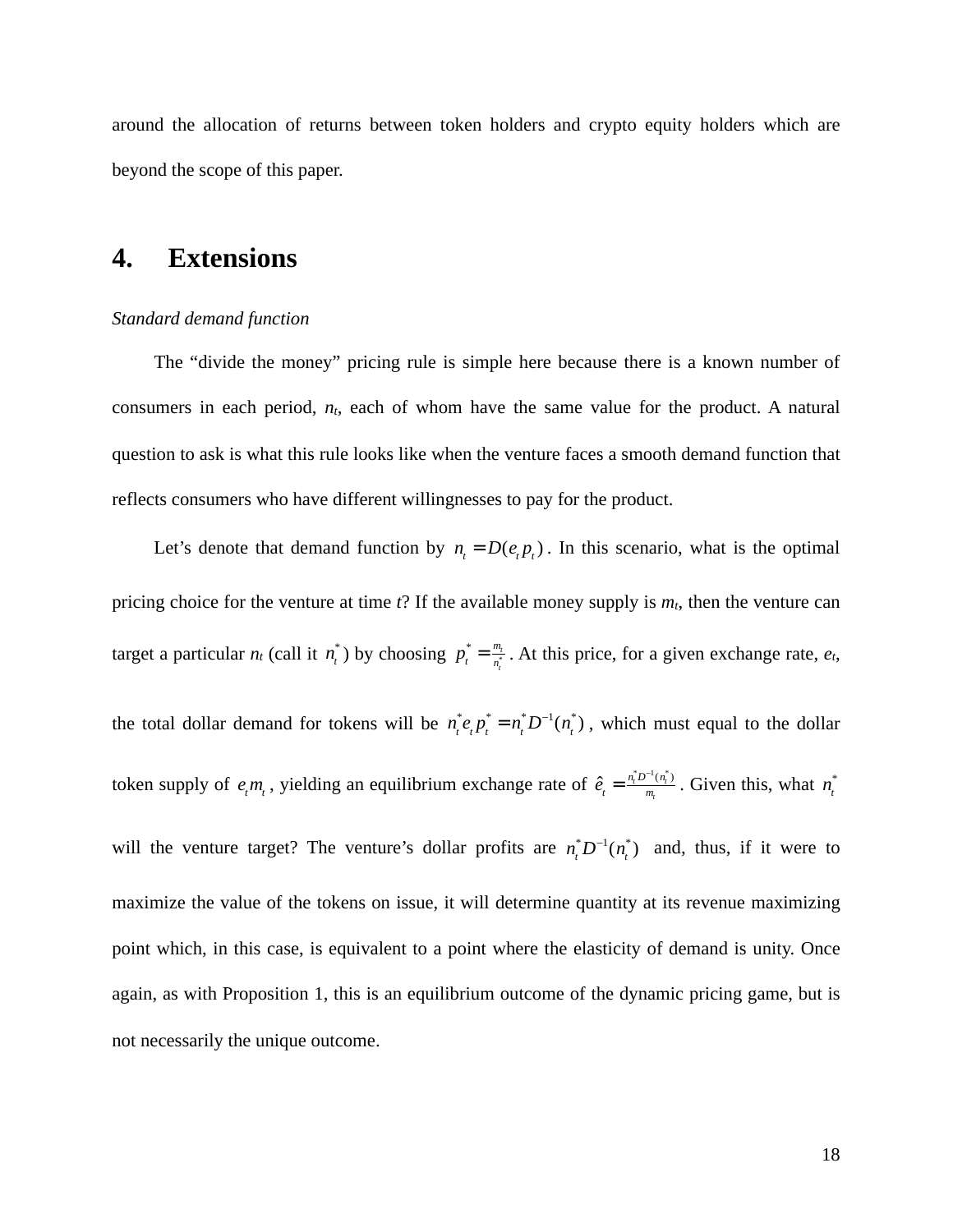#### *Ongoing costs*

While the "divide the money" pricing outcome is an equilibrium that implements a positive on-going value for the tokens, it rests on the indifference the venture has between maximizing profits (revenue) in each period and other goals it may choose including supplying no one or everyone. Those latter goals, however, will cause in equilibrium distortions to the value of the tokens that would harm the ability of the venture to raise funds in an ICO. The indifference condition, however, rests on there being no ongoing costs in supplying products to token holders.

Suppose that the marginal (dollar) cost of supply of a product to each consumer is  $c > 0$ . For the moment, we assume that realized *q* exceeds *c*. (If it does not, the venture will shut down even after sinking *C*). In this case, the venture at time *t* is no longer indifferent between supplying the product to  $n_t$  consumers versus another option. In particular, since the venture has issued tokens to others in return for dollars, it receives no additional benefit from supplying the product while it now incurs dollar costs of  $cn<sub>t</sub>$ . Clearly, in this situation, it would prefer to supply no products. Anticipating this, the value of the token at the ICO stage (or any other stage) would be zero.

This is a potentially devastating outcome from a token value perspective. In this model, as it involves finite time, the usual remedies for such collapse that involve the use of relational contracts do not resolve this dilemma: it is as if there is a finite time game going on even if the demand for the venture's product extends indefinitely into the future.

That said, what if, at the beginning of any market stage, *t*, but prior to setting the tokendenominated price of the product,  $p_t$ , the venture is required to hold a share,  $a$ , of all tokens on issue? It could achieve this by either acquiring or holding on to those tokens at the end of the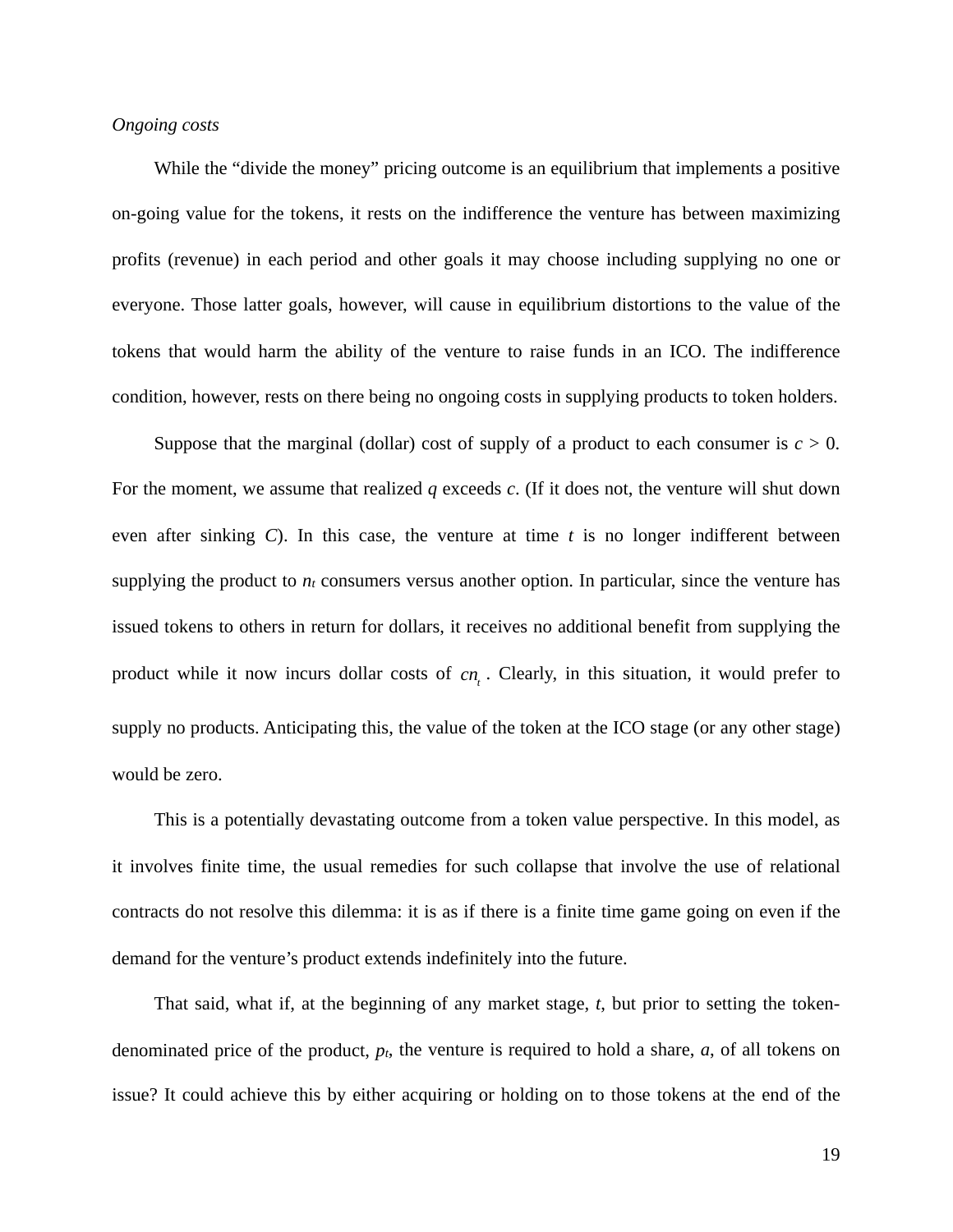previous period, *t*-1. However, after it has set its prices for that period, it would be free to sell those tokens into the market in order to facilitate transactions. The key condition is that they hold a share, *a*, when they commit to a token-denominated price. In this case, the expected dollar profit to the venture in that stage would be  $ae_{i}p_{t}n_{t} - cn_{t}$ . If  $p_{t} = \frac{m_{t}}{n_{t}}$ , then  $e_{t} = \frac{n_{t}}{m_{t}}q$  and so expected dollar profits would be  $aqn_r - cn_r$ . In this case, so long as  $a \geq \frac{c}{q}$ , the venture would choose to supply the entire market using the "divide the money" price.

Interestingly, while by Proposition 2, conditional on being financed, the expected return to the venture is independent of *gm*, the requirement to hold a share of tokens does not reduce expected returns. However, also by Proposition 2, the requirement may limit the funds that can be raised in an ICO, and so much so that the venture cannot raise enough to cover its development costs *C*. This raises the issue as to whether anything can be done to reduce the minimum level required to ensure that a venture facing ongoing operational costs continues to set a "divide the money" price and serve all consumers each period.

There is a potential solution and commitment that ventures can use to overcome this problem: requiring the tokens to be used as a medium of exchange for all transactions with the venture. Thus, rather than paying for costs in dollars, the venture could commit to only paying potential suppliers (of infrastructure, capital or labor) in tokens. The dollar marginal cost will remain  $c$ , but the venture will choose an amount  $w_t$  to pay for the supply of resources to produce an additional unit. Clearly, for this to occur,  $e_i w_i \ge c$ . In addition, the venture will have to, in each period, either purchase tokens themselves and/or retain a share of tokens, *a*, to be able to pay suppliers. Thus, the venture will require in total,  $cn<sub>t</sub>$ , in terms of the dollar value of tokens.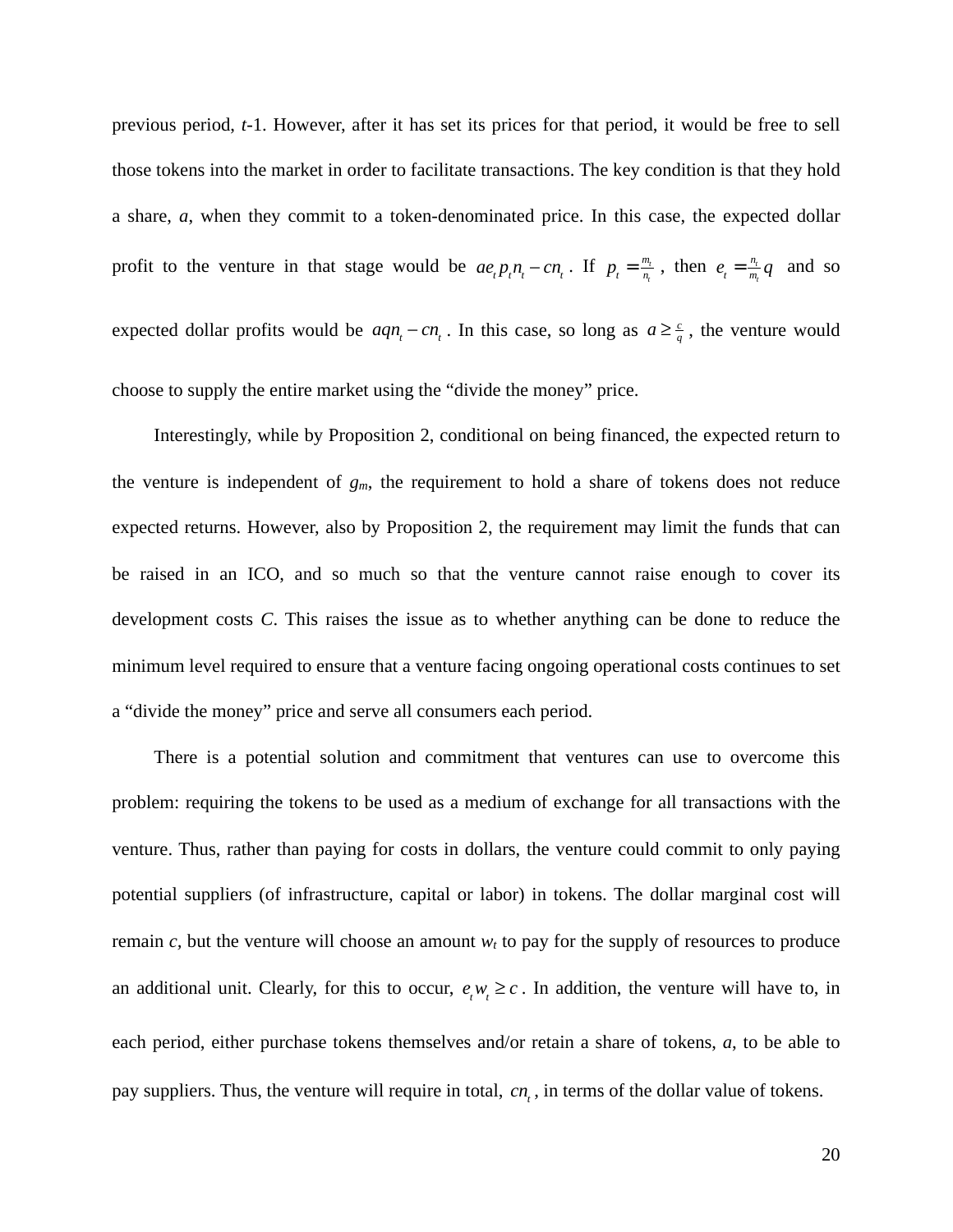The market for tokens at the beginning of a period in the market stage will be impacted upon depending on whether the venture trades in them or not. If  $ae_{t}m_{t} \geq cn_{t}$ , the venture will not need to purchase tokens and the exchange rate will be determined by  $qn_t = e_t m_t - cn_t$  in a similar manner to the case where there are no ongoing costs. However, if  $ae_i m t_i < cn t$ , then the venture will also have to make some purchases in the market. In this case, the exchange rate will be determined by  $qn_t + c_t n_t - ae_t m_t = (1 - a)e_t m_t$ . It is easy to see that these give equivalent outcomes where  $e_t = \frac{n_t}{m_t}(q + c)$ .

Given this, the venture will choose  $n(\leq n)$  to maximize  $ae_{n}n-cn = a(q+c)n - cn$ . If  $aq \leq (1 - a)c$ , it will choose  $n = 0$ . Otherwise it will choose  $n = n<sub>i</sub>$ . Thus, the minimal level of *a* that can achieve this outcome is  $a = \frac{c}{q+c}$ . Under these conditions the maximum ICO funds will be:

$$
E[(1-a)e_0m|q \ge c] = \begin{cases} E[(1-\frac{c}{q+c})\delta^2(1+g_n)n_{1}(q+c)|q \ge c] & \text{if } 1 < \delta(1+g_n) \\ E[(1-\frac{c}{q+c})\delta n_{1}(q+c)|q \ge c] & 1 \ge \delta(1+g_n) \end{cases}
$$

which simplifies to:  $E[(1-a)e_0m|q \ge c] = \delta n_1 \max{\{\delta(1+g_n),1\}E[q|q \ge c]}.$ 

This demonstrates that a combination of requiring all transactions (including payments by the venture) to be conducted in tokens, and a minimum level of holdings by the venture at the beginning of a market period, can help ensure that the venture supplies the product to the optimal number of consumers. That said, this requirement limits the amount the venture can earn during the ICO. Thus, one might conclude that ICOs become less preferable as *c* increases.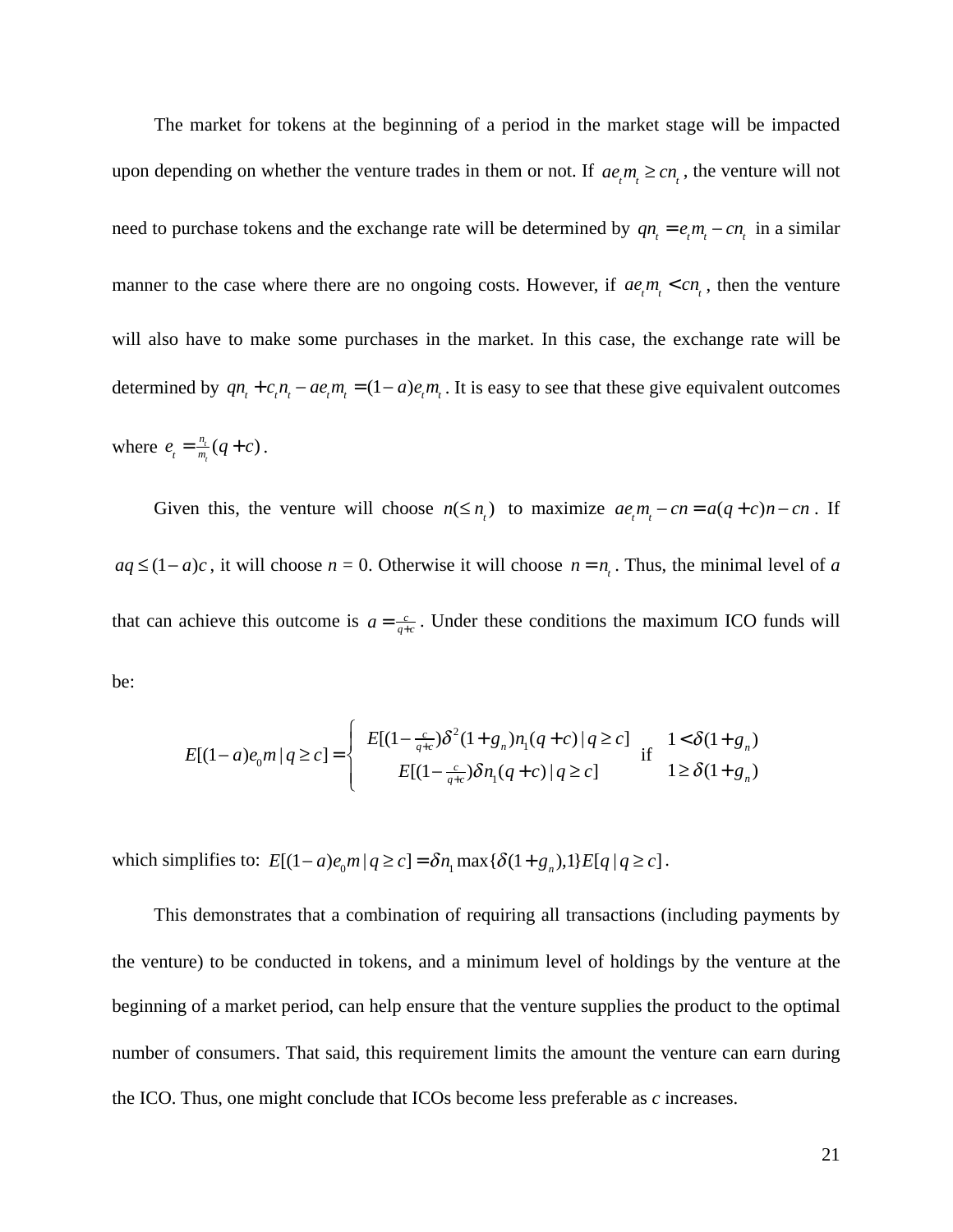While it is true, however, that a higher *c* makes a venture less desirable under an ICO, it also makes a venture less desirable per se. We are therefore interested in whether an increase in *c* makes financing via an ICO less desirable relative to financing via equity finance. To see this, note that *q* is not known at the time of the ICO even if it is known at the beginning of any given market stage. Thus, the condition for whether the venture can proceed is:

$$
\delta \max \{ \delta (1 + g_n), 1 \} n_1 E[q \mid q \ge c \} \ge C
$$

By contrast, when there are on-going costs, the feasibility condition under equity finance is:

$$
\delta(1+\delta(1+g_n))n_1(E[q|q\geq c]-c)\geq C
$$

Comparing these, we have an ICO being preferred to equity finance if:

$$
(1 + \delta(1 + g_n))c \ge \left(1 + \delta(1 + g_n) - \max\{\delta(1 + g_n), 1\}\right)E[q \mid q \ge c]
$$

In a general form, it is difficult to determine whether this can hold, since an increase in *c* raises both sides of the inequality. But suppose that *q* is uniformly distributed on [0,1] with  $c < 1$ . In this case,  $E[q | q \ge c] = \frac{1}{2}(1 + c)$ , and the above inequality becomes:

$$
\frac{\max\{\delta(1+g_n),1\}}{1+\delta(1+g_n)} \ge \frac{1-c}{1+c}
$$

It is easy to see that this will hold only for *c* sufficiently high.

In effect, when there are ongoing costs, the ICO has an advantage in that it is raising funds based on overall transactions — that is, on both the supply and the demand side — rather than operating margins as would be the case of equity finance. Thus, as ongoing costs rise, the advantage over equity finance that is based on the aggregate level of profits becomes lower.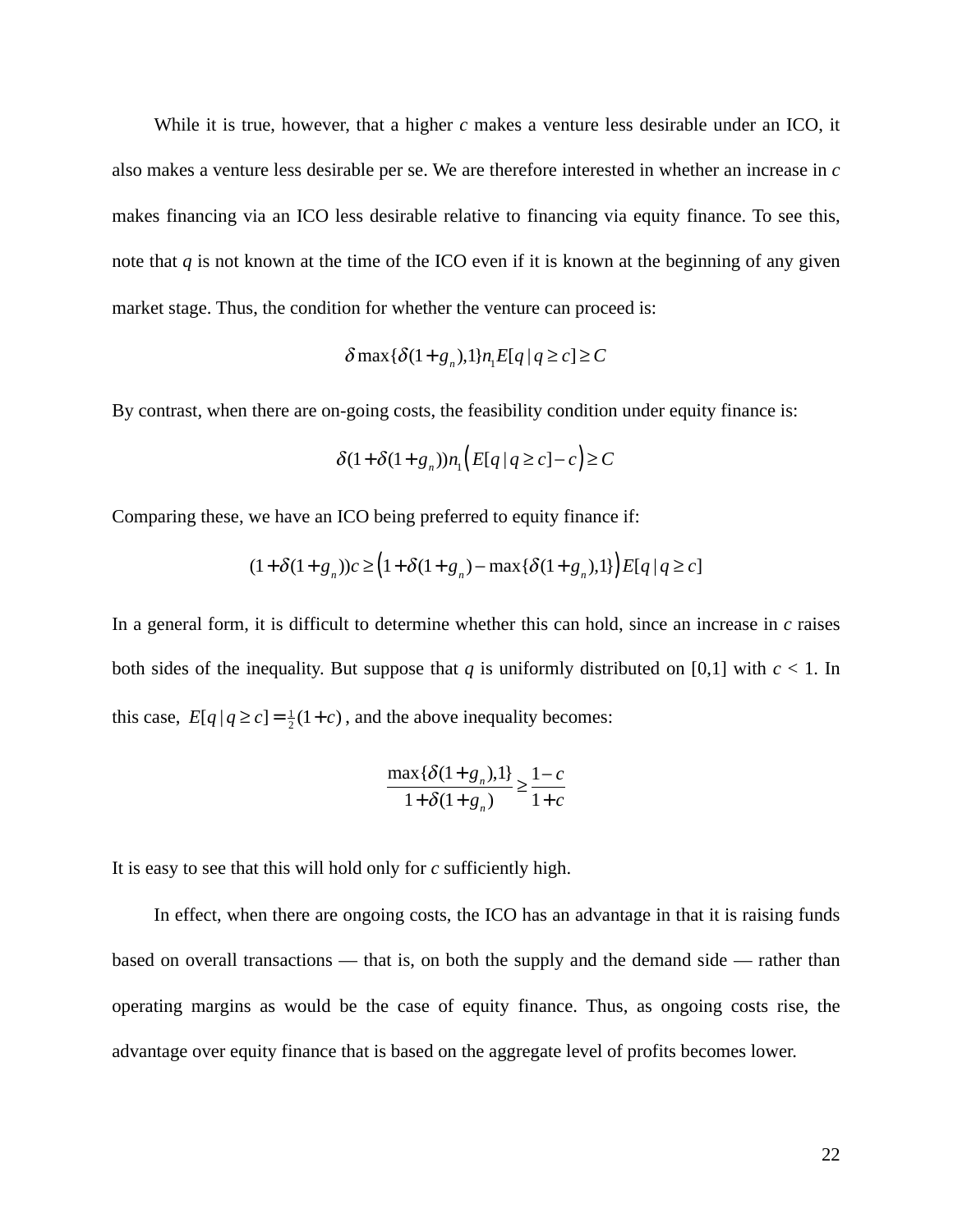#### *Third-party products and products*

Thus far, we have explored a situation where the tokens are the exclusive medium of exchange, and consumers can only spend tokens to purchase products from the venture. This represents a simplification of how the technology in used in practice, as tokens are issued to crowdfund and bootstrap economic activity around digital ecosystems that are broader than the venture itself. While the venture, especially in the early stages, often represents the key economic actor within such ecosystem, its objective is to use incentives and market design to facilitate transactions that extend beyond the venture, and create the right conditions for other participants to join its 'economy'. The venture could design incentives in a way to crowdsource talent and labor (e.g. Numerai), or other key resources the ecosystem needs to scale such as computation (e.g. Bitcoin, Ethereum), storage (Filecoin, Sia), electricity (Grid+), digital content and data (e.g. BAT), etc. For example, in the case of a token designed to create a competitive marketplace for data storage and data services, hard drive manufacturers and data centres could join the digital platform developed by the venture and sell their services directly to consumers in exchange for tokens. Third-parties can also use the shared infrastructure deployed by the venture to develop applications on top of it that take advantage of the underlying token to settle transactions and allocate resources.

Whereas until now we assumed that all these different types of third-parties are vertically integrated with the venture, in this section, we explicitly explore the case where they are actually separate entities. To consider this, we return to the situation where there are no on-going costs (i.e.,  $c = 0$  and the platform is purely digital) but assume that, in addition to the venture's services, other suppliers can accept tokens as payment in each period involving a market stage.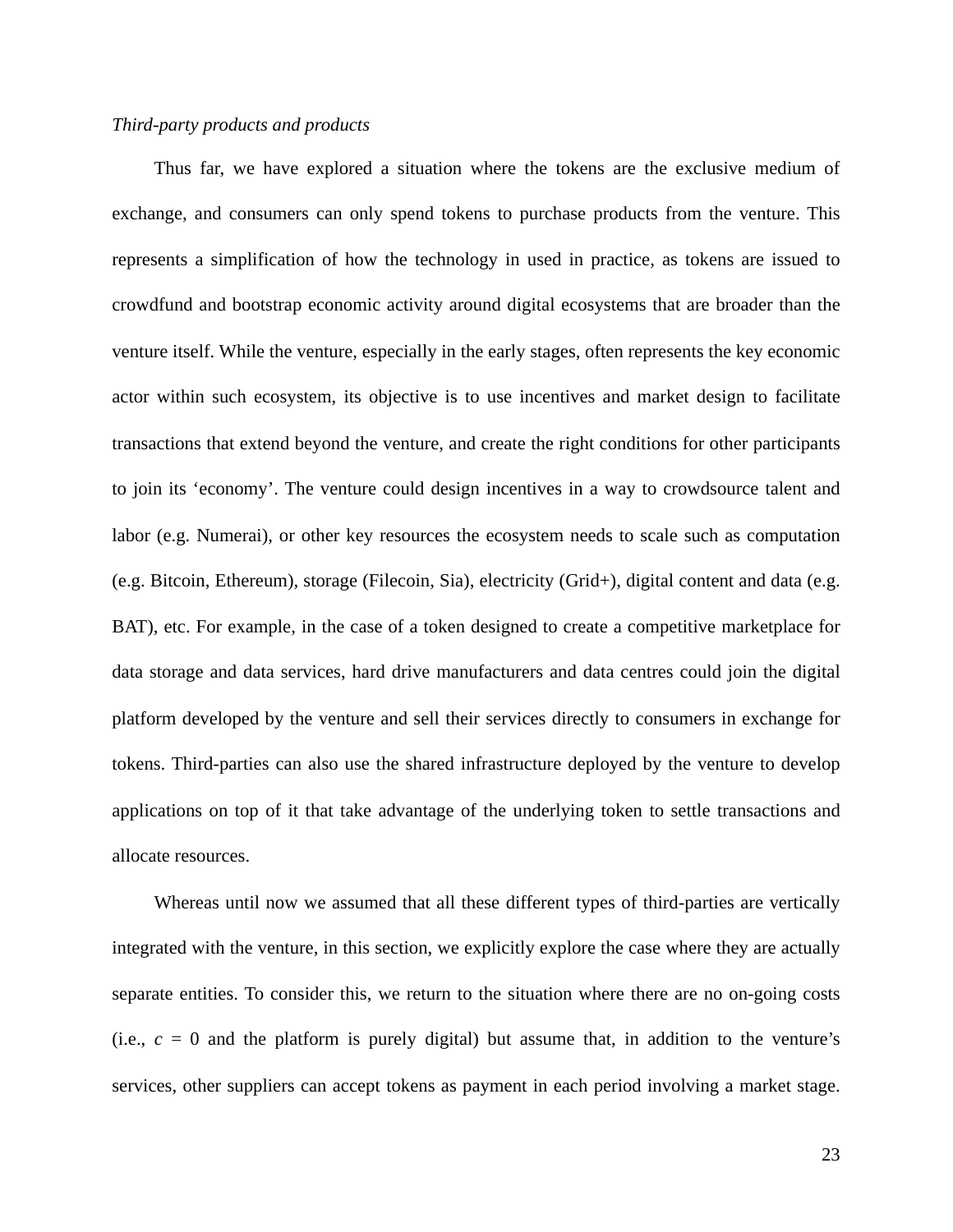To keep things simple, we assume there is a single third-party supplier who charges a tokendenominated price of *wt*. We assume that this supplier is the exclusive purchaser of products from the venture and pays a token denominated price of  $p_t$  to the venture to keep the platform running (e.g. so that the venture can keep updating and maintaining the codebase). Last, to keep the model as close as possible to our baseline, we assume that the third-party supplier's customers place a value of *q* on their product which is initially unknown and that there are *nt* such customers in each period.

It is easy to see that, in each market stage, the total demand for tokens will be  $w_t n_t$  as the third-party supplier's customers and the supplier itself require tokens to transact on the platform, but the payment on the platform, *pt*, is purely internal so does not (on net) impact token demand. Notice, however, that if the venture set its price before the third-party supplier sets its price, the venture will set a divide the money price leaving the third-party to do the same. In this case, the dollar demand for tokens will be  $qn_t$ , and the exchange rate will be the same as the baseline model. In other words, this structure does not change the choices the venture faces or the condition for successful financing via an ICO.

That said, if the third-party supplier has its own costs, *c*, it will need to earn tokens of sufficient value to cover these costs. This will not happen if the venture sets a divide the money price of  $p_t = m_t / n_t$ . To encourage the third-party supplier, the venture could commit to receiving a share, *b*, of the token payments made to the third-party, *wt*. In this case, the third-party will set a divide the money price,  $w_t = m_t / n_t$ , and will find it worthwhile to enter so long as  $(1-b)q \ge c$ .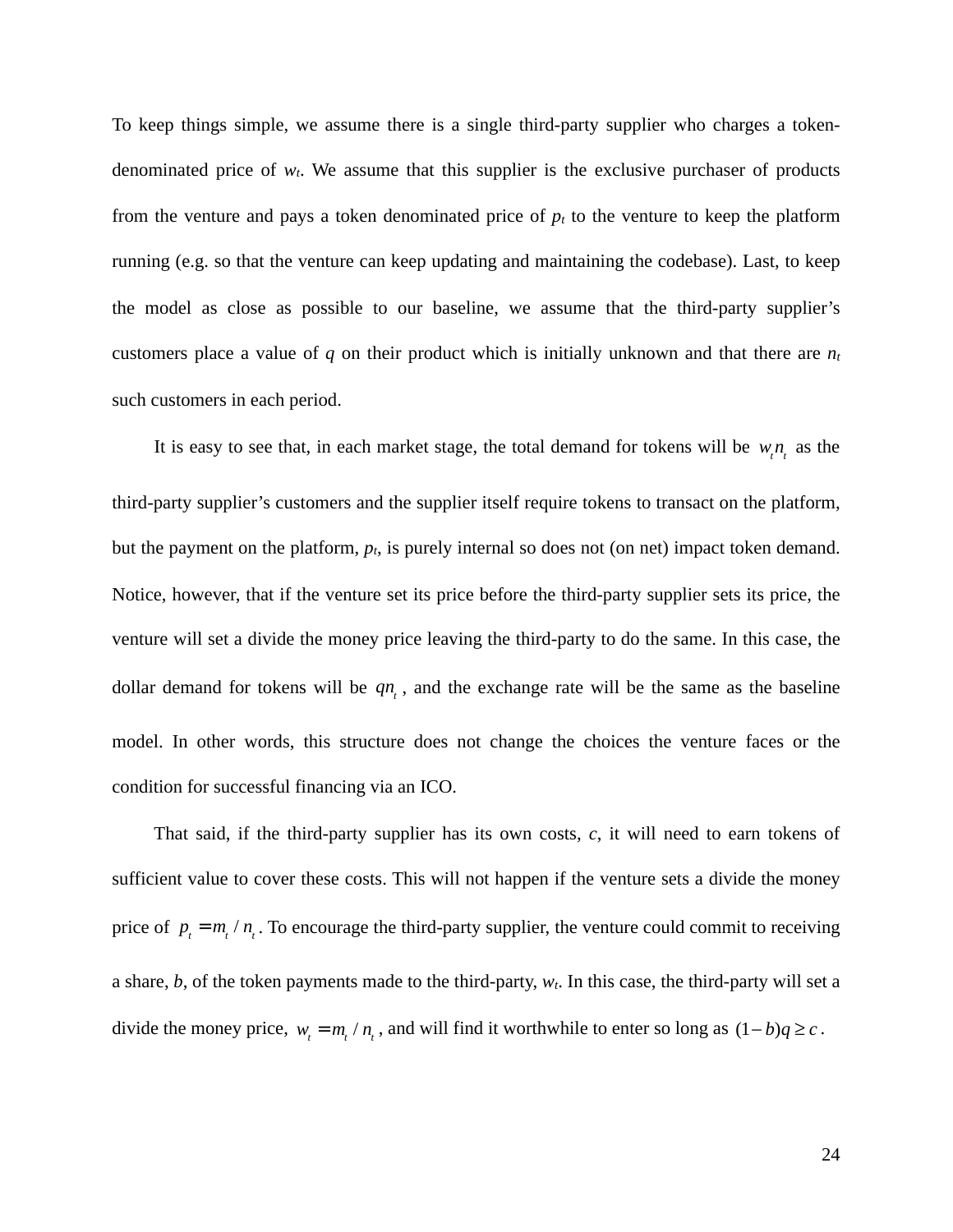Given this, the venture's expected profits are:  $\delta$  max $\{\delta(1+g_n),1\}n_1E[q|(1-b)q \ge c] - C$ .

Note that these are decreasing in *b* and so will be maximized by setting  $b = 0$ . This is because when the venture issues tokens, as mentioned before, the initial demand for tokens is based on a single period of token demand. So long as the third-party supplier enters, the venture will be able to appropriate the full value of a seller for the period with the maximum discounted value of tokens. Thus, its incentive is to ensure the third-party supplier enters for the widest feasible range of *q*. This is achieved by foregoing future payments on the platform.

### **5. Imperfect commitment**

The analysis thus far has assumed that the venture can perfectly commit to (a) only accepting tokens for access to the digital platform; and (b) that the supply of tokens is stated upfront for each period and does not change under any circumstance. Whereas both commitments are fundamentally promises by the founding team, they are typically reinforced by making the underlying codebase available as open-source software and by hardcoding the money supply schedule within the software protocol. We now explore the implications of relaxing the assumption that such commitments are credible.

### *Money supply commitment*

It is a cornerstone of monetary economics that for money to perform its function it is important that its supply be tightly controlled. The same is true for crypto tokens, but there is some nuance here.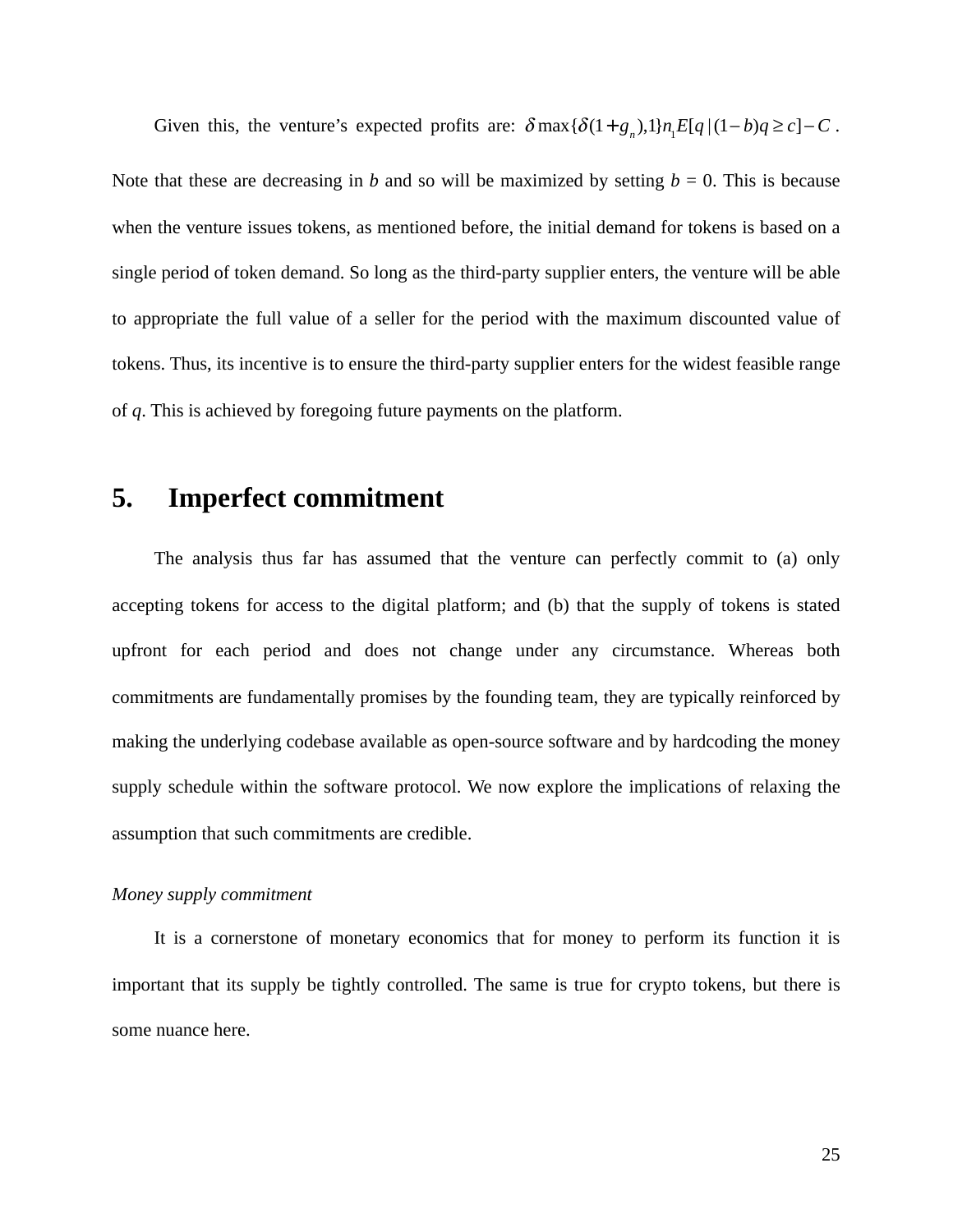To begin, suppose that while the venture can commit to  $m_0$  and  $m_1$ , it cannot commit to  $m_2$ . Suppose also that between periods 1 and 2 some saving is taking place (ie., *s* > 0). In this case, the period 2 venture profits would be:  $e_2 p_2 n_2 - e_2 s m_1$ . Given that the venture still commits to only accepting tokens for access to the platform, it uses a divide-the-money price of  $p_2 = (m_2 + sm_1)/n_2$ , while  $e_2 = n_2q/(m_2 + sm_1)$ . Thus, its profits are  $qn_2 - \frac{sm_1}{m_2 + sm_1}n_2q$ , which is

increasing in  $m_2$ . If  $s > 0$  and the venture is uncommitted to  $m_2$ , then it has an incentive to set  $m_2$ as high as possible. Put simply, it has an incentive to inflate prices precisely because it does not appropriate any return from past saving. Given this, when the commitment to  $m<sub>2</sub>$  cannot be enforced, no saving will take place.

It is useful to note that, if the venture retained its own share of  $m_1$ , this does not alter these incentives to expand the money supply. This is because the venture has an incentive to dispose of such retained holdings in period 2, and these have the same profit impact as any expansion in *m*2. Thus, regardless, the venture has an incentive to set  $m_2$  as high as possible if  $s > 0.6$  $s > 0.6$ 

<span id="page-27-1"></span>Being unable to commit to *m*2 has potentially an impact on the ICO. Recall that committing early to  $m_1 = m_2$ , while not changing the expected return to the venture, shifts forward earnings so that the venture can fund *C* upfront. In other words, a lack of commitment may mean some otherwise viable ventures may not be funded through an ICO. Interestingly, when this is not a constraint, a lack of commitment on the money supply is not a problem for the venture. While that lack of commitment means that saving will be discouraged, there is an upside when there is no saving. If the venture holds all of the tokens, it is free to change how it operates after the

<span id="page-27-0"></span><sup>&</sup>lt;sup>[6](#page-27-1)</sup> In practice, the use of a extremely long vesting schedule could delay this issue. However, this depends on the commitment to the money supply over that time period; something that will be useful to explore in future work.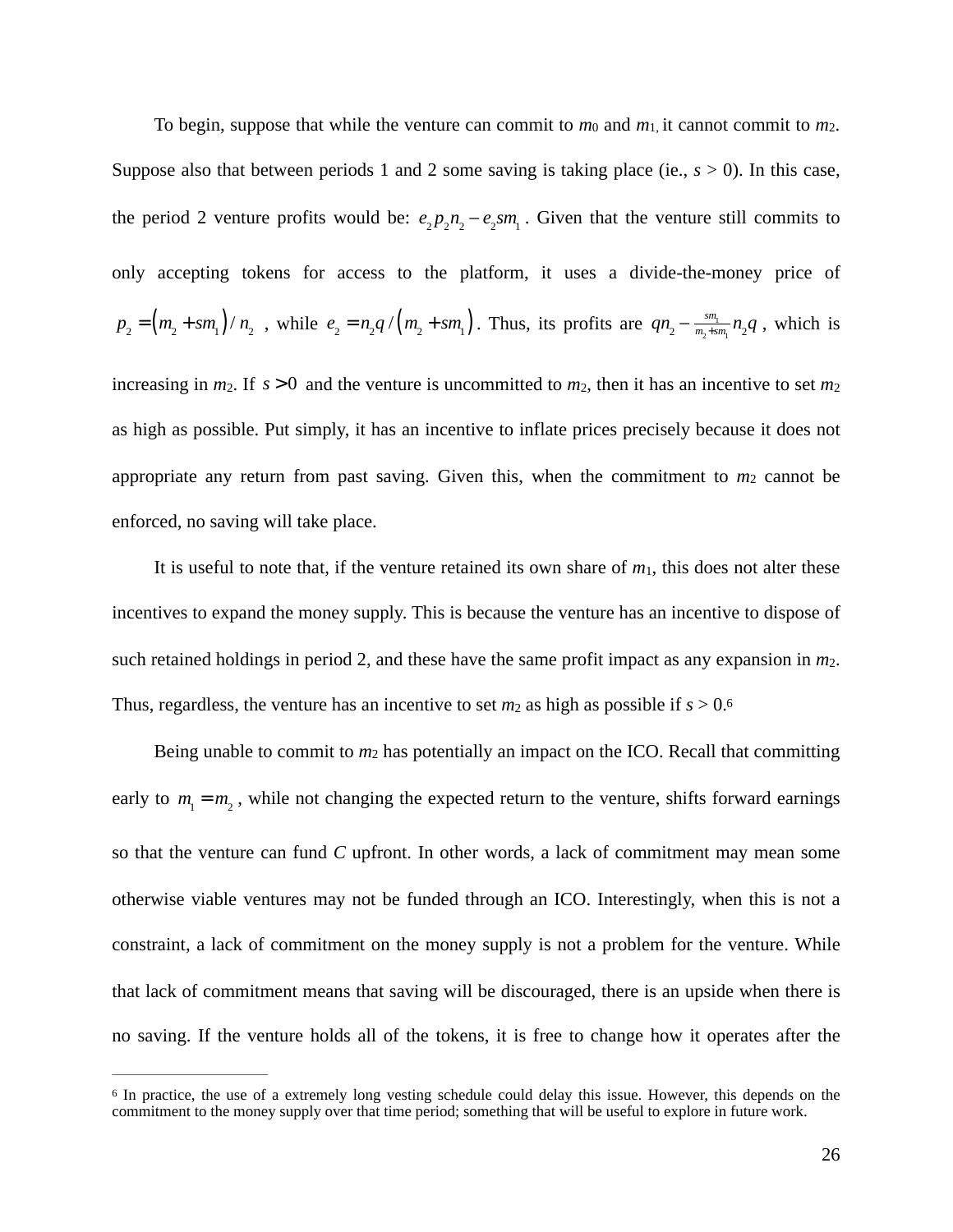period whereby investors have purchased tokens to fund *C,* and have recouped it by selling their token to would be users of the digital platform. In other words, when there is no function performed by saving tokens, there is no value to commitment and a lack of commitment is not an obstacle for the venture going forward.

A venture may, indeed, want to plan for such a break if it anticipates a need to raise funds to, say, finance activities that may grow the venture further. It may also find it advantageous if it wants an exit through an IPO or acquisition that is not encumbered by previous commitments. In summary, the conclusion here is that commitment is a cost the venture must incur in order to shift funds forward to cover *C*. The less such revenue shifting is required, the less commitment is needed. Whereas many have described ICOs as a potential substitute to traditional sources of funding such as angel and venture capital, this highlights their complementary nature to them.

#### *Medium of exchange commitment*

The other commitment is that the token will constitute the only way to access the digital platform developed by the venture. Suppose that this commitment was not maintained and the venture, in the market stage, sold products directly to consumers accepting dollars. For any buyer, the effective dollar price would be the same regardless of whether they purchased tokens or not to facilitate that transaction. As the venture sets its token-denominated price at the beginning of a period in the market stage, it has no incentive to set a price other than the dividethe-money price. With this price, it appropriates all consumer value which is the most it could get by setting a dollar-denominated price instead.

That said, these pricing incentives may change if, when it sets its price, tokens are held by others outside the venture. By setting a price above the divide-the-money price, no consumers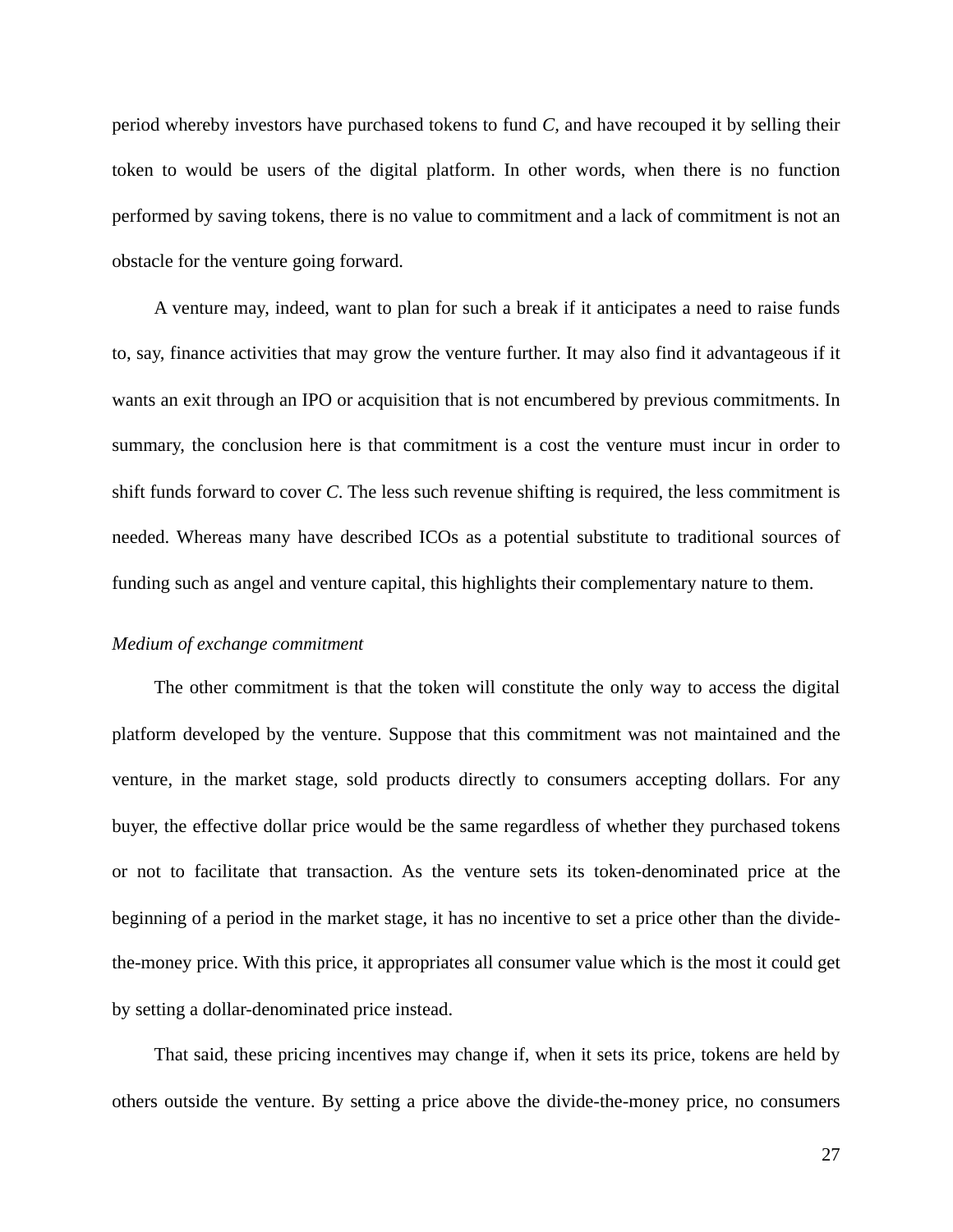would purchase tokens and the value of tokens would depreciate (or completely collapse). In particular, this may arise if there is saving between periods, and between the ICO and market stage. In other words, like the commitment not to change the money supply, the medium of exchange commitment is critical whenever tokens are held by others too. Imperfect commitment that allows the venture to later accept other means of payment for the technology, would give the venture incentives to set the price so as to have payments not denominated in tokens (e.g. dollar payments) go directly to the founding team. In this way, we can see the importance of this particular commitment for the viability of ICOs.[7](#page-29-0)

# <span id="page-29-1"></span>**6 . Network Effects**

One of the purported benefits of ICOs is that they can assist ventures facing network effects in avoiding coordination problems. Such problems arise when unfavorable expectations about a network result in ventures having to use low pricing in order to generate adoption. By comparison, a venture facing favorable expectations can price at a high level and still generate adoption. Clearly, the more favorable the expectations, the greater the profits for the venture. We therefore ask whether it is possible to use an ICO and improve outcomes in the face of what would otherwise be unfavorable expectations.

To explore this, we amend the underlying demand so that the value to a consumer from the use of the venture's platform is  $q(\alpha + \beta n)$  with  $\alpha, \beta > 0$ ; that is, there is a one-sided network effect whereby the value of the platform increases as more users join. In this situation, the price

<span id="page-29-0"></span>The venture, Quantstamp, recently became embroiled in controversy when it did not adhere to a medium of [7](#page-29-1) exchange commitment for its platform for smart contracts and was accused of accepting other cryptocurrencies and US dollars for its services (Milano and Odayar, 2018).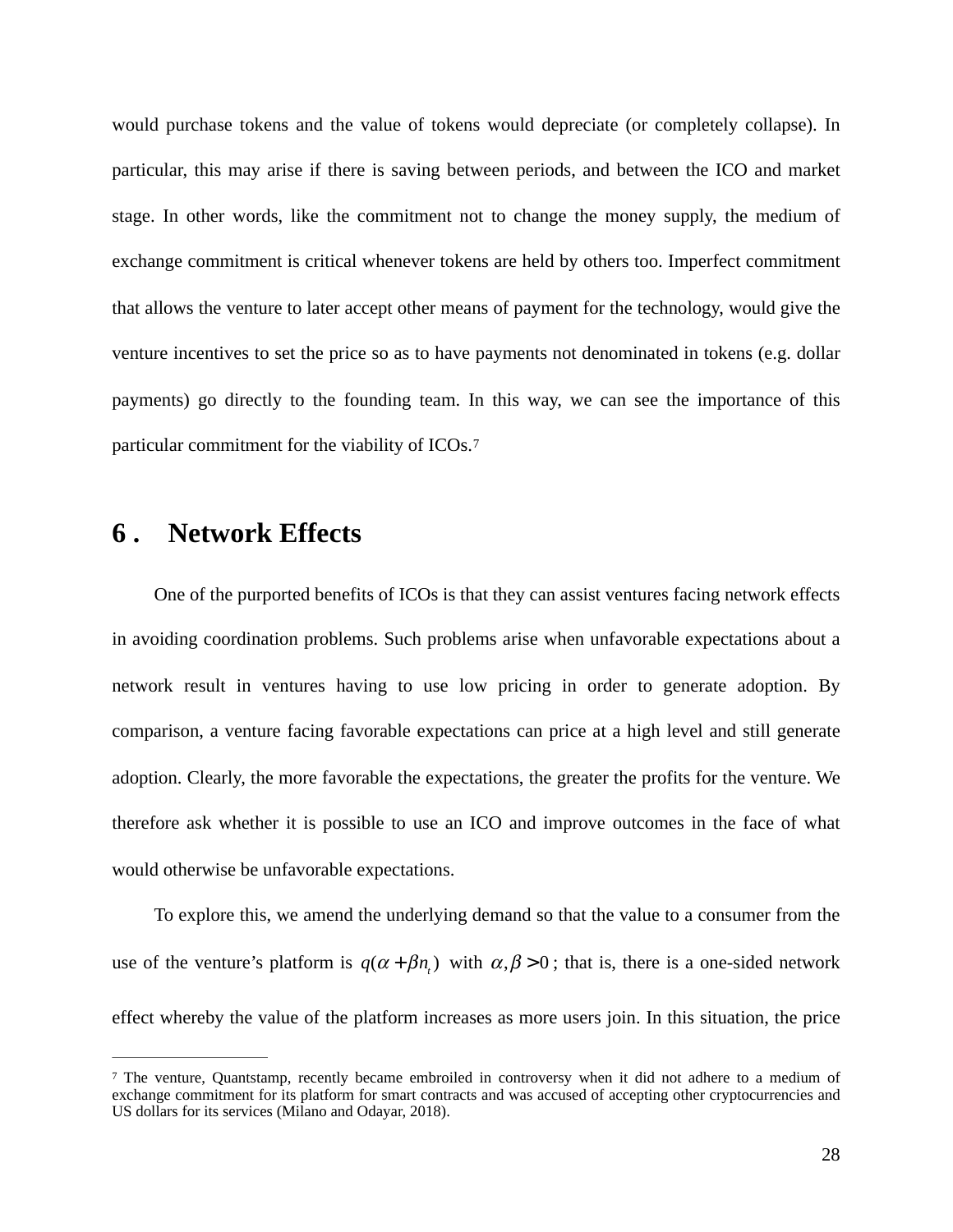that the venture can charge for access to the platform in a period depends critically on consumers' expectations regarding how many other users will join it. Using the terminology of Hagiu (2006), if expectations are favorable, then consumers expect others to join (i.e.,  $E[n_1] = n_1$ , and the venture can charge a price of  $p_1 = q(\alpha + \beta n_1)$  in the first period. If expectations are unfavorable instead (i.e.,  $E[n_1] = 0$ ), then the venture can only charge a price of  $p_1 = q\alpha$ . Interestingly, at that price, all consumers join and receive a surplus of  $q\beta n_1$  each. Note that there is nothing that carries over to period 2, regardless of who uses the product in period 1, so the same coordination problem for the venture exists in this context as well.

What if expectations are unfavorable with  $E[n_1] = 0$ ? Are such expectations sustainable if the venture uses an ICO? The short answer is no. We are aided here by the fact that it is common knowledge that consumers know the true value of the product *q*. That means that if there are bids for the tokens initially above the reserve, it is because  $q$  is sufficiently high. In that case, those bids will come from all consumers in period 1. Thus, the total bid volume,  $e_0m_1$ , would be based on  $\delta E[n]q(\alpha + \beta E[n])$  which implies that the exchange rate is a perfect signal of  $E[n]$ . The only equilibrium outcome in the ICO stage, therefore, is where  $e_0 = \delta \frac{n_1}{m_1} q(\alpha + \beta n_1)$ .

Note that unfavorable expectations is not an equilibrium outcome as it is based on expectations that are not fulfilled in equilibrium. Because all participants can see trading in tokens, this allows coordination to emerge.

The same pattern can hold in period 2 where the period begins with the venture holding all of the tokens and setting the price. The venture sets a divide-the-money price equal to  $m_2 / n_2$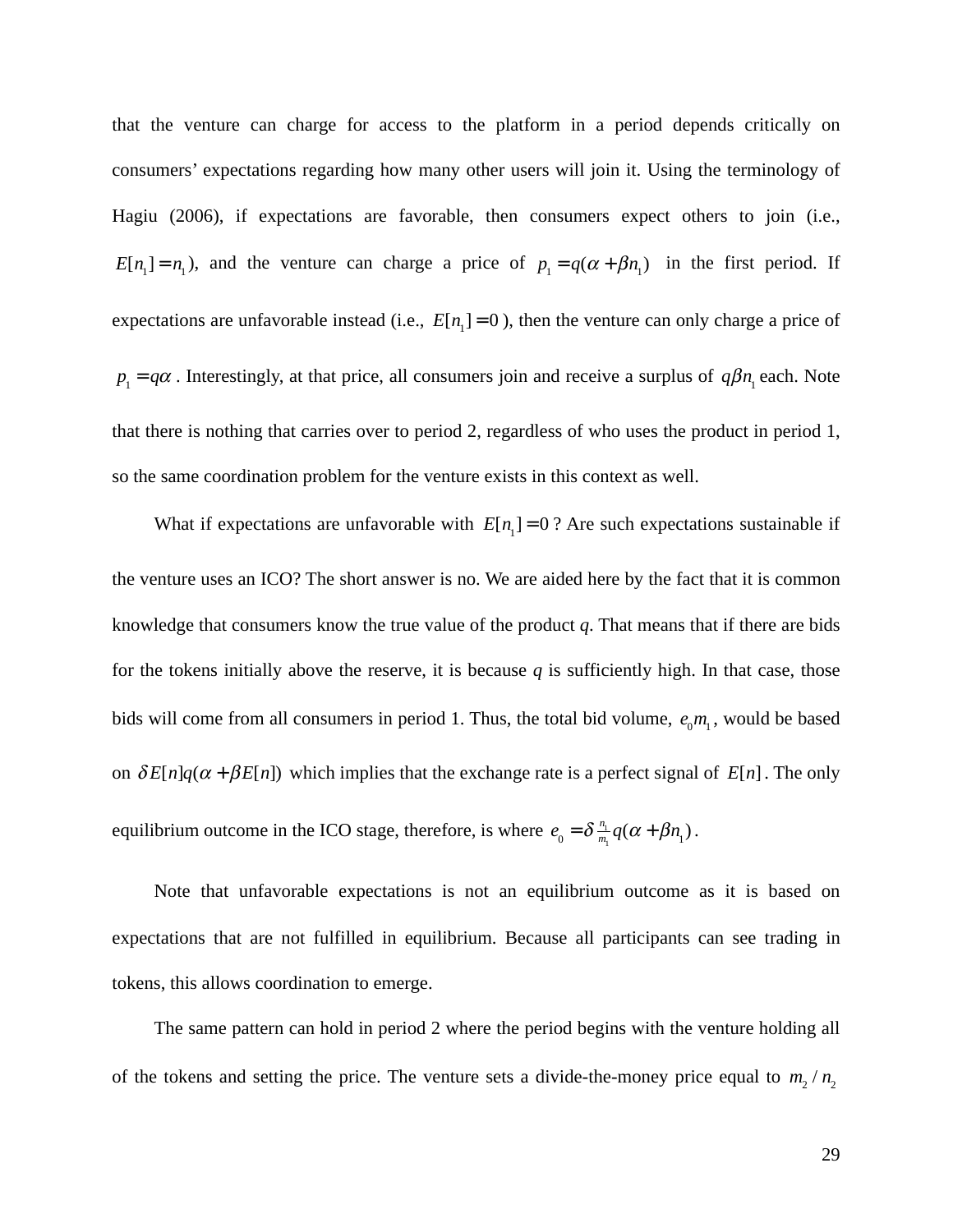based on the assumption — fulfilled in any equilibrium — that if there are purchases they are from all consumers. At this price, consumers bid for tokens with the unique equilibrium outcome being  $e_2 = \frac{n_2}{m_2} q(\alpha + \beta n_2)$ . Note that if, for some reason, the venture assumed that it would have fewer than *n*<sub>2</sub> consumers — say, *n* — then it would set  $p_2 = m_2 / n$ . At this price, the exchange rate would adjust to  $e_2 = \frac{n}{m_2} q(\alpha + \beta n)$ . Thus, there would be rationing of customers. However, in this model, the only rational expectations consistent with the assumption of consumer symmetry are 0 and *n*2, and the venture is indifferent between pricing based on these two outcomes since it expects 0 in either case. Therefore it can set a price based on full adoption. To relate this to the literature on network or platform pricing, note that the ICO makes the full price  $e_i p_i$  and *insulating* tariff (Weyl, 2010). This is a tariff that makes it a dominant strategy for each consumer to adopt the product. That is,  $e_t p_t \leq q(\alpha + \beta n_t)$ .

### **7. Conclusion**

The paper shows that entrepreneurs have an incentive to use subsequent product pricing choices to ensure that crypto tokens issued to fund start-up costs retain their value even when they do not confer the typical rights associated with equity (i.e. they are not crypto securities). Countering this are potential commitment issues that arise when agents other than the entrepreneur hold tokens for any period of time in the hope that the tokens will appreciate in value. While entrepreneurs will still price to retain token value, they may be tempted to issue more tokens post-ICO, expropriating early token holders. Thus, discretionary pricing is an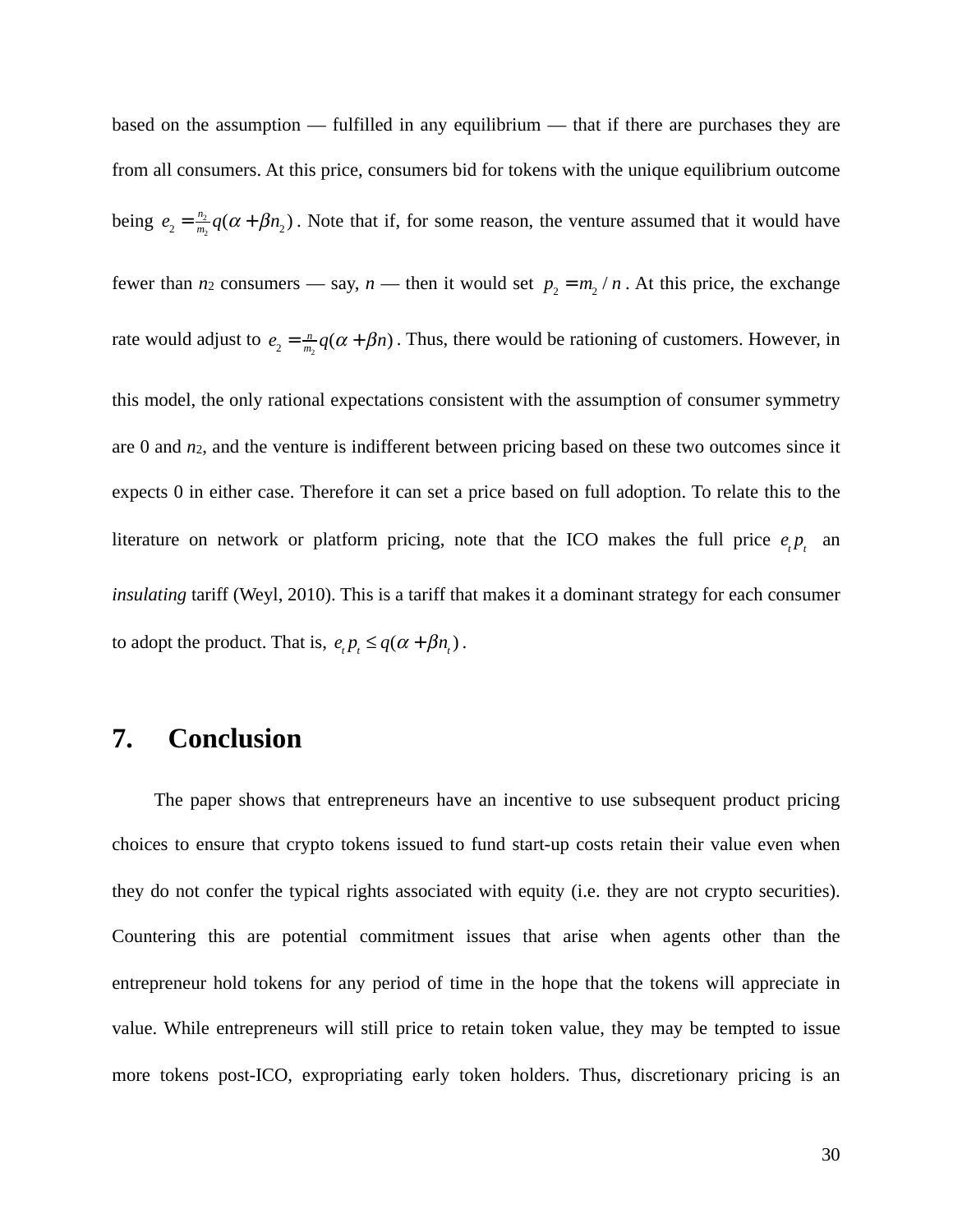important instrument in this context (as it allows for price discovery), whereas discretionary monetary policy is a major concern. Such constraints might bind if the entrepreneur needs to take advantage of the expectations of future demand to increase the value raised through an ICO and cover the development costs of a new digital platform.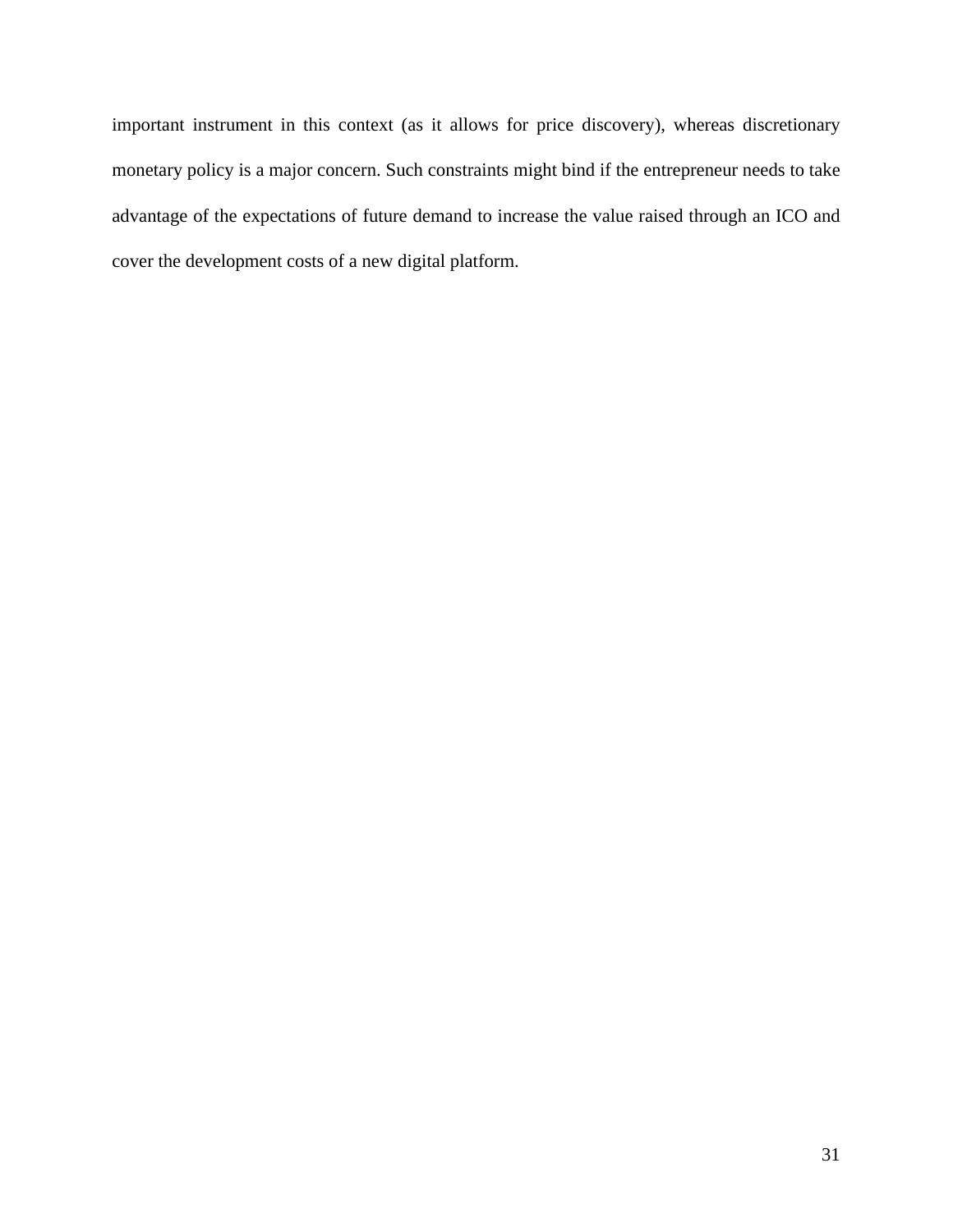## **References**

- Agrawal, A., C. Catalini, and A. Goldfarb (2013), "Some simple economics of crowdfunding," *Innovation Policy and the Economy*, 14 (1), 63-97.
- Athey, S., I. Parashkevov, V. Sarukkai, and J. Xia (2016), "Bitcoin pricing, adoption, and usage: Theory and evidence," *mimeo*., Stanford.
- Benedetti, H. And L. Kostovetsky (2018), "Digital Tulips? Returns to Investors in Initial Coin Offerings," *mimeo*., Boston College.
- Biais, B., C. Bisiere, M. Bouvard and C. Casamatta (2017), "The blockchain folk theorem," *Working Paper* No.17-817, Toulouse School of Economics.
- Budish, E. (2018), "The Limits of Bitcoin and the Blockchain," *mimeo*., Chicago.
- Canidio, A. (2018), "Financial incentives for open source development: the case of Blockchain," *mimeo*., Insead.
- Catalini, C. and J.S. Gans (2016), "Some simple economics of the blockchain," *mimeo*, MIT https://papers.ssrn.com/sol3/papers.cfm?abstract id=2874598.
- Catalini, C., J. Boslego, K. Zhang (2017), "Technological Opportunity, Bubbles and Innovation: The Dynamics of Initial Coin Offerings", *mimeo*, MIT.
- Chiu, J. and T.V. Koeppl (2017), "The Economics of Cryptocurrencies Bitcoin and Beyond," *mimeo*., Queens University.
- Chod, J. and E. Lyandres (2018), "A Theory of ICOs: Diversification, Agency and Information Asymmetry," mimeo., Boston College.
- Cong, L.W., Y. Li and N. Wang (2018), "Tokenonomics: Dynamic Adoption and Valuation," *mimeo*., Chicago.
- de Bono, E. (1994), "The IBM Dollar," Centre for the Study of Financial Innovation, London.
- Fisch, C. (2018), "Initial coin offerings (ICOs) to finance new ventures: An exploratory study," *mimeo*., Trier.
- Hagiu, A. (2006), "Pricing and Commitment by Two-Sided Platforms," *Rand Journal of Economics*, 37 (3), pp.720-737.
- Halaburda, H. And M. Sarvary (2016), *Beyond Bitcoin: The Economics of Digital Currencies*, Palgrave MacMillan.